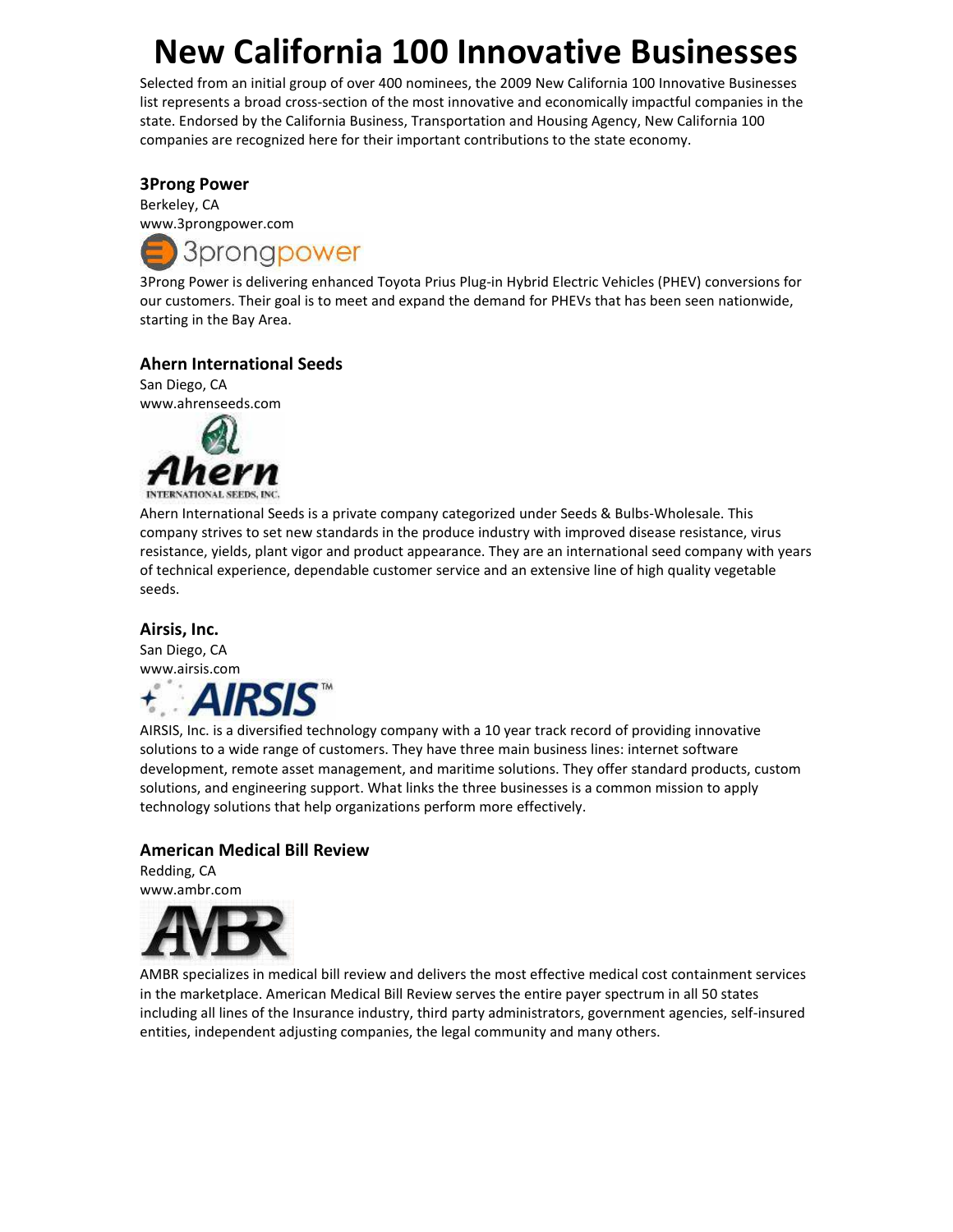Apple American Group Independence, OH www.appleamerican.com



Apple American Group LLC owns and operates approximately 189 Applebee's Neighborhood Grill and Bar restaurants in Ohio, Indiana, New Jersey, Delaware, Pennsylvania, West Virginia, Washington State, California and Nevada. With \$440 million in 2008 sales and directly employing over 11,690 people, Apple American is the largest Applebee's franchisee, and is one of the 10 largest franchisees of any concept in the world.

#### Athena Feminine Technologies

Orinda, CA www.athenaft.com



Athena Feminine Technologies, Inc. is a company dedicated to improving the quality of life of women worldwide by providing products that address female pelvic and reproductive health concerns. Since many of Athena's top executives are women, the company is able to have and constantly pursue a "for women, by women" focus. In addition, all of the women on the Athena Team use the PMT. Athena's primary focus is to give women discreet, affordable, and effective ways to treat disorders caused by weakness in the pelvic floor. This commitment to female inner health has yielded the first of the Company's products, the Athena Pelvic Muscle Trainer™ (PMT).

#### **AvidBiotics**

San Francisco, CA www.avidbiotics.com



AvidBiotics is a biotherapeutics company deploying two proprietary, biotechnology-based platforms for multiple applications in life sciences. With virtual operations commencing in 2005, the company initiated its own lab operations in 2006. Their first application is the development of protein products for the treatment of specific bacterial diseases of humans, with particular emphasis on antibiotic-resistant bacteria.

#### Bay Micro Systems

San Jose, CA www.baymicrosystems.com



microsystems

Bay Microsystems is a leading expert in the field of high-speed communications. The company develops cutting edge network solutions including scalable network architectures, systems, software and highly complex integrated circuits in support of commercial and government initiatives. The company leverages these innovations into products and services that fulfill a wide range of needs within the communications marketplace. Bay's standards-based solutions enable our customers to architect and deploy the most powerful and secure mission critical communications networks in the world.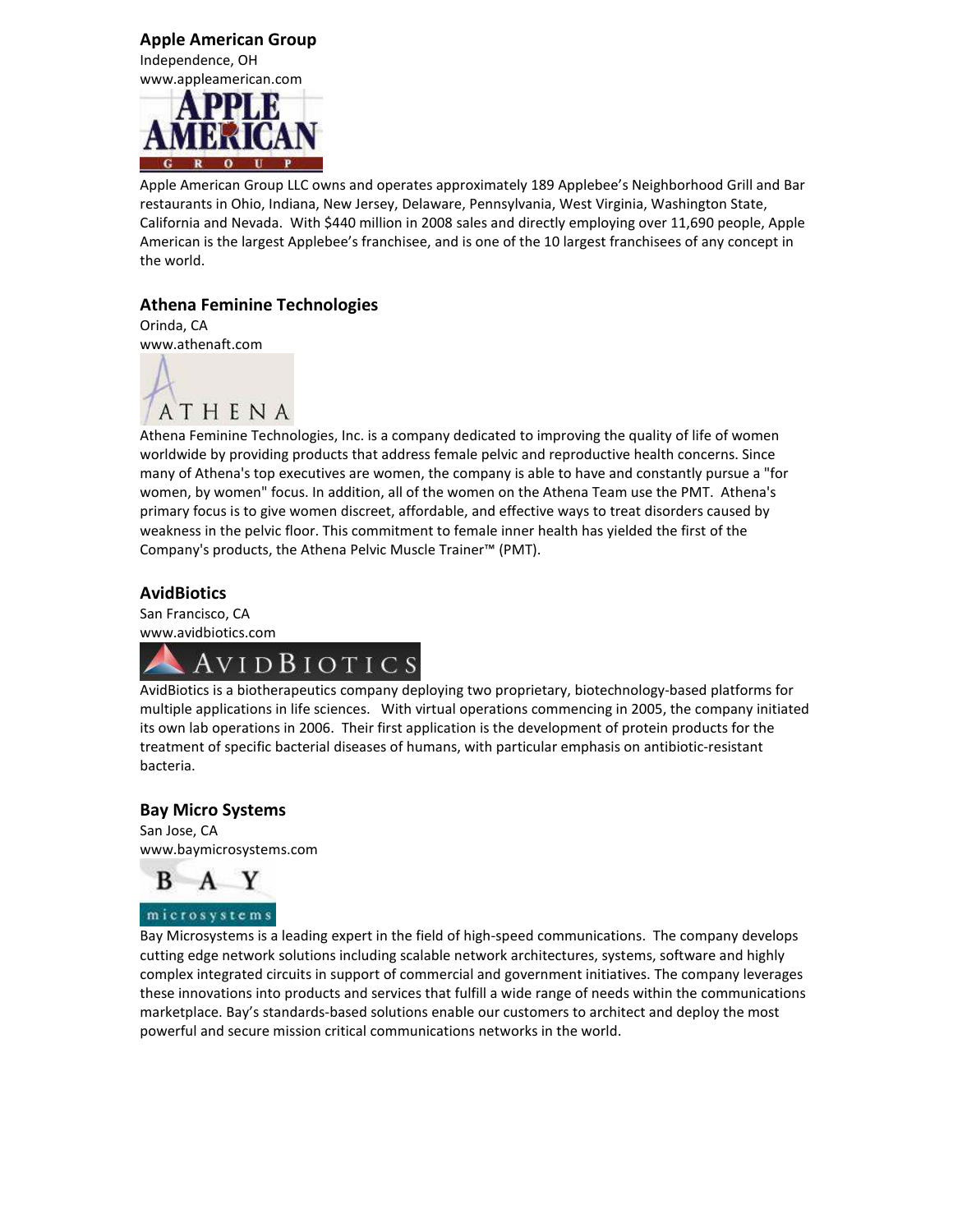### Baycap, Inc.

Redondo Beach, CA www.baycap.net

Baycap, Inc. is a team of seasoned leasing professionals with over 90 years of combined experience. They have spent the last decade refining the lease process, developing market expertise, and building relationships. Simply put, their purpose is to help businesses grow. Baycap, Inc. provides personalized service that is convenient, reliable, flexible, and innovative. They arrange financing in-house through a private investment company, Baycap, LLC, or through a trusted lending partner. Multiple funding conduits allow Baycap the flexibility to complete the full spectrum of transactions.

#### Bolthouse Farms

Bakersfiled, CA www.bolthouse.com



Bolthouse Farms is one of the country's largest producers of fresh-cut carrots. Bolthouse offers all things carrot, including fresh and frozen whole carrots, carrot sticks and chips, carrot (and other) chilled juices and smoothies, and those cute little pre-cut and pre-peeled baby carrots for both retail consumers and foodservice industry customers. Its other products include orange juice, passion fruit juice, fruit smoothies, chai tea, and lemonade. The company also makes a line of Bolthouse Farms-branded salad dressings. Bolthouse Farms grows its carrots year-round and ships more than 35,000 tons of Bugs' favorite every month.

#### Box.net

Palo Alto, CA www.box.net



Since 2005, co-founders Aaron Levie and Dylan Smith have established Box.net as one of the most popular and trusted web-based services for accessing and sharing content from anywhere. Today, more than 2 million individuals, small businesses, and Fortune 1000 companies around the world use Box to easily connect with the content and people that matter most.

#### Building Material Distributors



Established in 1943, Building Material Distributors, Inc. [BMD] is a wholesale distributor of building materials, focusing on the Western United States. BMD supplies quality products to independent lumberyards, regional building material dealers, window and door specialty retailers, hardware retailers and home centers.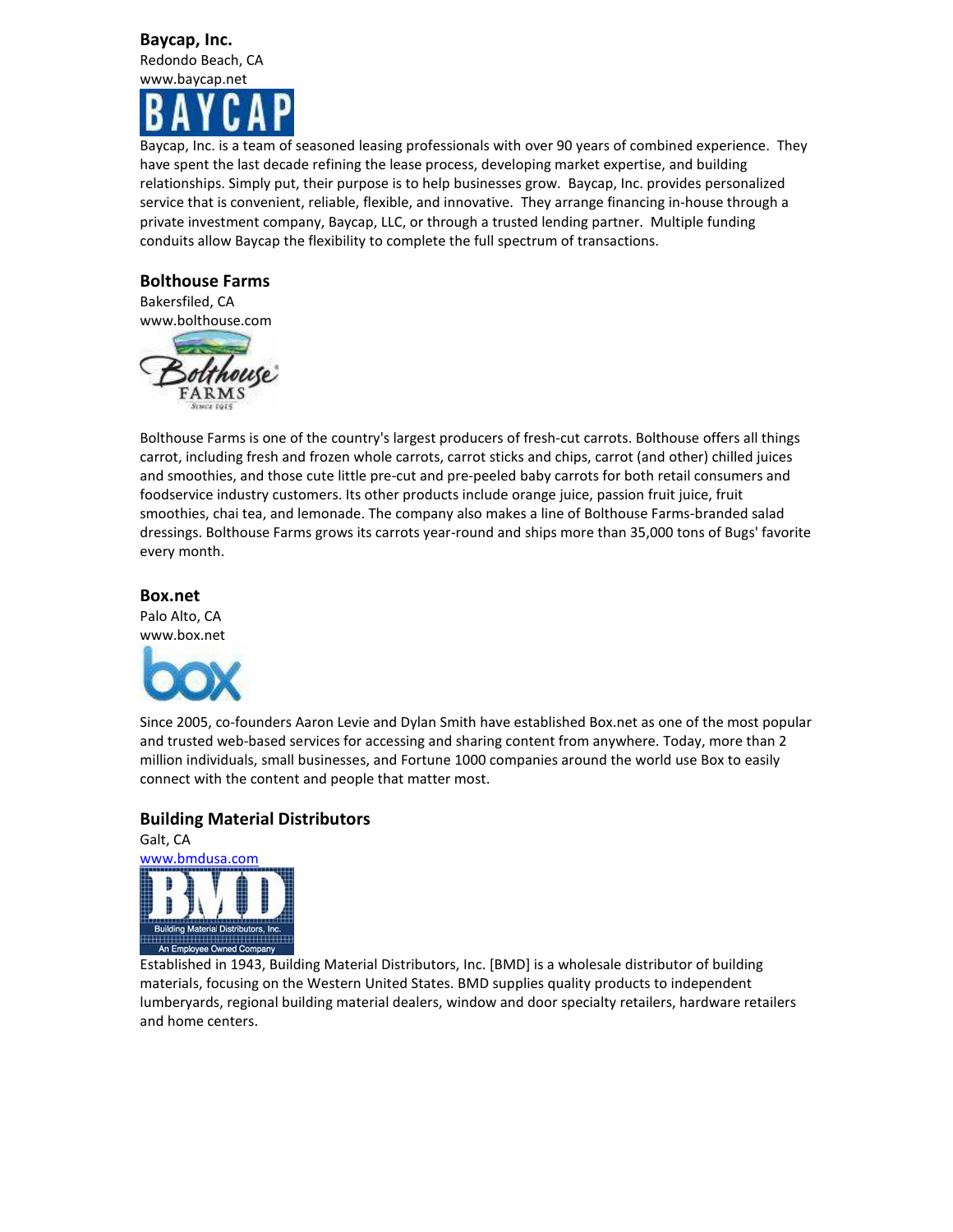#### California Family Fitness

Orangevale, CA www.californiafamilyfitness.com

### **CALIFORNIA FIURESS**

California's premier family fitness center, committed to providing members and employees of all ages a fun, friendly environment. They promote a healthy lifestyle through convenient, clean locations, state-ofthe-art equipment, programs and activities that provide an exceptional and unique value to the community.

#### California Vegetable Specialty

Rio Vista, CA www.endive.com



California Vegetable Specialties is a specialty farming company dedicated to the consistent production of highest-quality California Endive. With growing fields throughout Northern California, the company is headquartered in the historically rich agricultural region of the Sacramento River Delta. They produce white and red endive, as well as several specialty products for chefs.

#### Cantaloupe Systems

Berkeley, CA www.cantaloupesys.com cantaloupe

Without physically going to a vending machine, there is no way to know if it is stocked or empty. Cantaloupe systems believes that wireless information is the solution to all of these problems. Their seed system allows you to monitor your machines and address any issues, all from your office.

#### Chassis Plans

San Diego, CA www.chassis-plans.com

**ASSIS PLANS** The Original Industrial Computer Source<sup>®</sup>

Chassis Plans is a recognized leader in manufacturing fully configured turn-key industrial rackmount computer systems for the industrial, rugged, and military markets. We domestically manufacture 1U to 6U ATX and Single Board Computer rackmount systems tailored exactly to customer application requirements. We also manufacture a full line of industrial and military rack mount and panel mount LCD display monitors and LCD keyboard drawers.

Chegg Santa Clara, CA www.chegg.com



Students on over 6,000 campuses across the country have saved millions of dollars with Chegg and made them #1 in textbook rentals. Chegg offers great prices, free return shipping, over two million titles, and flexible rental periods - all without long lines at the register. You can order books from home or college, have them delivered to your door, and not have to worry about storing or selling them when your class is over.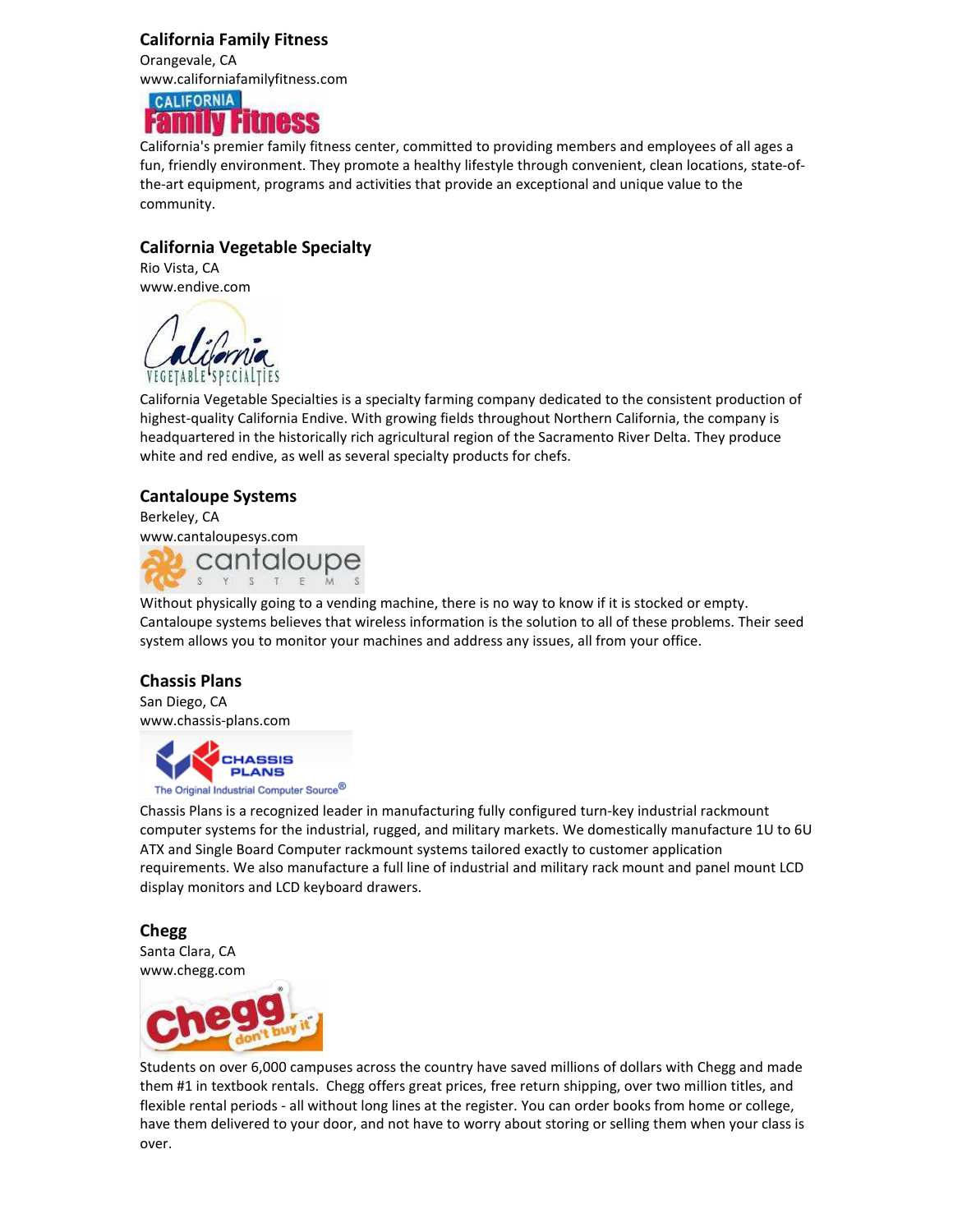ChicoBag Chico, CA www.chicobag.com



ChicoBag is equipping humanity with tools that will help eliminate the environmental damage caused by single-use paper and plastic bags. They have done this by designing reusable bags that are durable, tasteful and most importantly unforgettable. In 2008, ChicoBag™ introduced trademarked rePETe™ products as part of an evolving effort to reduce our environmental impact. rePETe™ is a term we use to help our customers identify which ChicoBag™ products are made using recycled content. Every product with the rePETe™ logo is manufactured using recycled materials.

#### Clark-Pacific Corp

West Sacramento, CA www.clarkpacific.com



Clark Pacific has a solid and proven reputation for building on-time and on-budget without compromising service or quality. High quality service, unparalleled technical expertise, commitment to excellence, and attention to detail are the qualities that have earned Clark Pacific a valued reputation among developers, architects and general contractors.

#### Clear Capital

Truckee, CA www.clearcapital.com



Clear Capital delivers a full range of highly accurate and reliable valuation products, including Appraisals, Broker Price Opinions (BPOs), Property Condition Inspections and Value Reconciliations and the new Home Data Index. Since the company was founded, clients have turned to Clear Capital for qualitative valuation solutions and long-term business relationships they can trust. And we provide the clear data and transparent methodologies upon which the ultimate success of your organization rests.

#### Connected Information Systems

Roseville, CA www.connected.info



ConnectEd.info is designed to keep teachers, students, and parents in sync. Web 2.0 tools such as blogs and wikis provide an environment for safe, collaborative learning. Advanced calendar tools make it easy for parents to keep track of their children's busy schedules. ConnectEd.info is also designed to reduce overhead for a school's administrative and IT staff. By leveraging near-real-time access to your student information system, ConnectEd.info seamlessly integrates with and connects your school community without the need for duplicate data entry.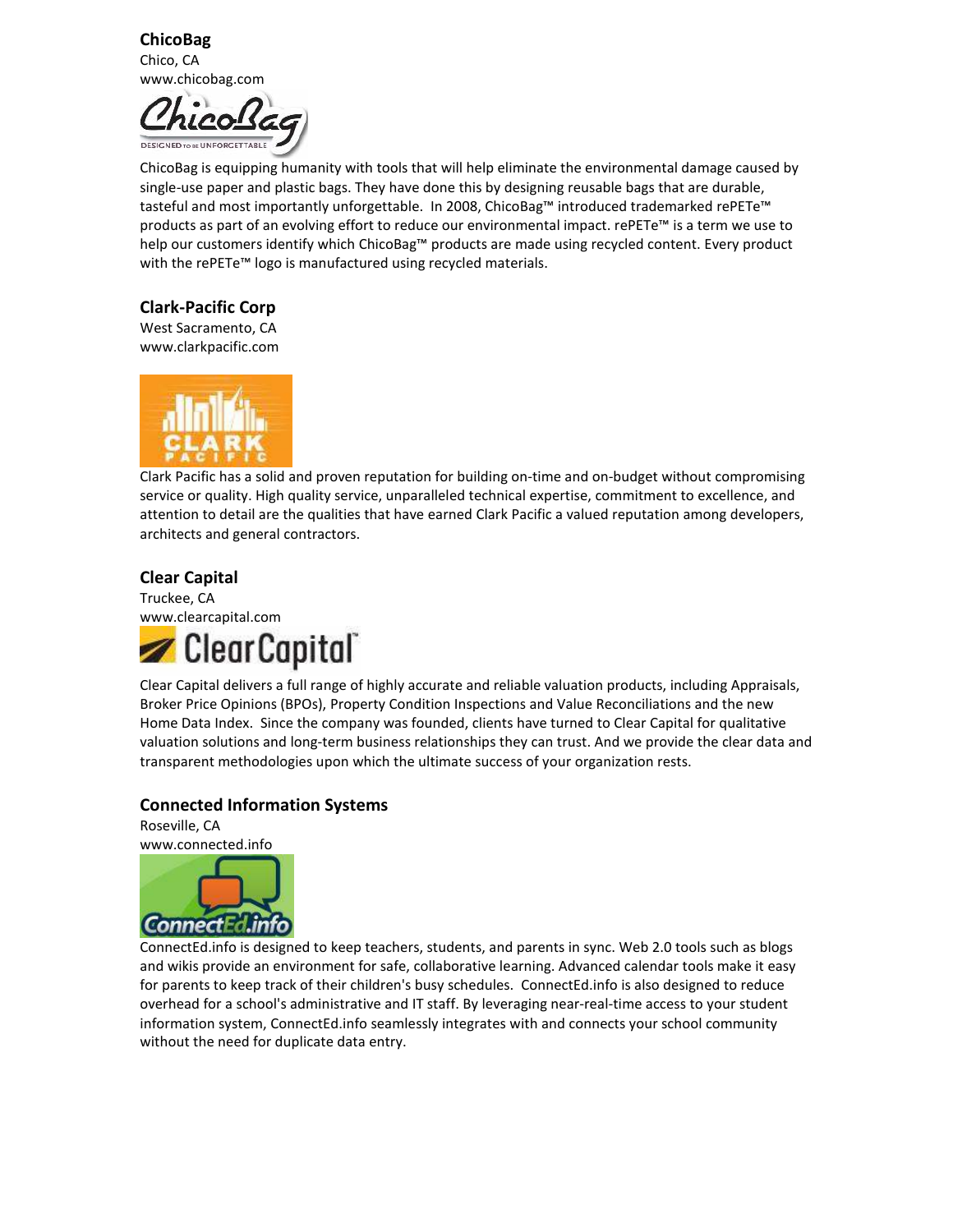### CPO Commerce Pasadena, CA www.cpocommerce.com



CPO Commerce partners with leading manufacturers of brand name consumer products to establish, develop and operate online outlet stores for new, closeout, discontinued, excess and refurbished products. CPO's branding and merchandising strategies enable manufacturers to generate improved return on assets while preserving brand and pricing integrity in the market.

#### Customer Link Systems

Roseville, CA www.customerlink.com



The CustomerLink Customer Relationship Management (CRM) system reminds vehicle owners of future service intervals, provides coupons, surveys, or thank you letters on behalf of your shop. This communication allows you to greatly increase your car count, retain your customer base, and generate greater profits without having to invest your time and effort.

#### CVAC Systems

Temecula, CA www.cvacsystems.com



CVAC Systems, Inc. has produced several prototypes of unique global patent-pending technology for use in research and fitness application pilot projects. To date, four formal scientific review boards have determined that the Cyclic Variations in Altitude Conditioning™ technology poses no significant risk. CVAC Systems, Inc.'s primary focus is researching the potential of the CVAC process in insulin resistance, metabolic syndrome and diabetes.

#### Dash Navigation

Sunnyvale, CA www.dash.net



Dash Express has the smartest, most advanced traffic solution available—the innovative Dash Driver Network. Combined with comprehensive historical and sensor-based traffic information, the Dash Driver Network provides Dash users with the most detailed, accurate and current traffic picture available today.

#### Decipher

Fresno, CA www.decipherinc.com



A marketing research services provider, Decipher specializes in online survey programming, data collection, data processing/reporting and custom technology development. Utilizing Web-based applications, Decipher integrates state of the art technology with traditional research techniques. Decipher's survey tools and data reporting suite provide users with the ability to automate post field production, significantly increasing the accuracy and quality of research reporting.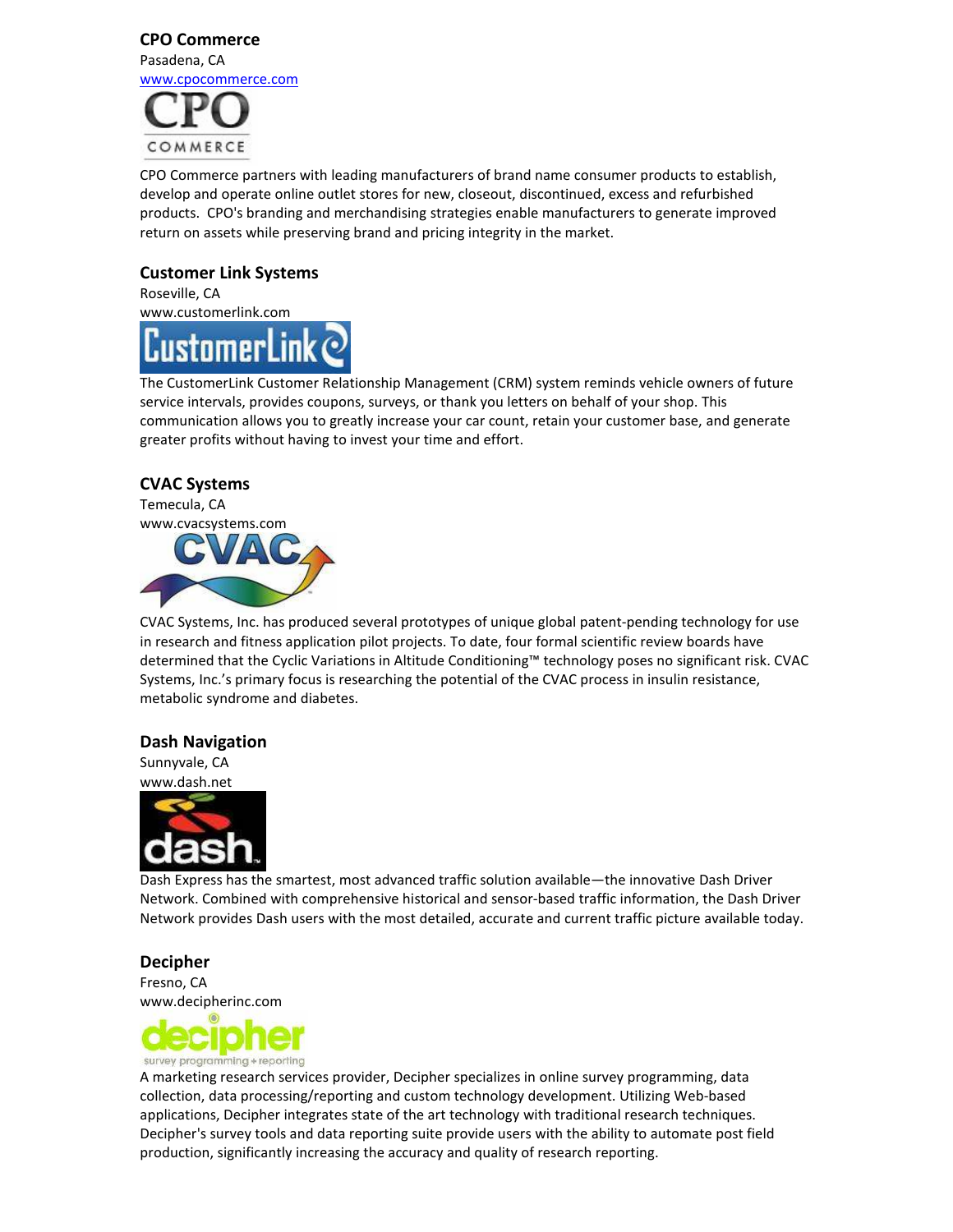#### DigitalPath Chico, CA



DigitalPath, Inc provides high-speed broadband phone and Internet to over 25 Northern California communities with blazing fast speed. DigitalPath, Inc is an industry leader for wireless Broadband. They provide products for the WISP, Municipal and Rural markets.

#### Dogswell

Los Angeles, Ca www.dogswell.com



All Dogswell products are made from premium, natural ingredients with one catch – unlike most food available for pets, Dogswell products come in a variety of functional formulas that are healthy for your dog and cat. All products are made from natural meat and poultry with absolutely no added hormones, processed gluten, and no artificial colors, flavors, or preservatives. Products are free of wheat, corn, soy, and flour. By using the best natural healthy ingredients combined with functionality, Dogswell provides pure nutrition with natural benefits.

#### DPS Telecom

Fresno, CA www.dpstele.com



DPS Telecom was founded by engineers to meet the needs of engineers and technical managers who implement network alarm management systems in enterprise networks. The company is built on an engineering philosophy of rapid, customized design of perfect fit solutions built to your exact specifications.

#### dreamGEAR



dreamGEAR/iSound is one of the fastest growing video game and iPod/MP3 accessory companies in the United States, as well as a leading provider of premium portable speakers under its i.Sound brand. Fueled by a passion for innovation and a desire to meet the needs of its valued customers, dreamGEAR/iSound offers high-quality, affordable accessories across all video game platforms. The management team behind dreamGEAR/iSound brings together over 50 years of entertainment and gaming technology experience, and is dedicated to ensuring that the brand continues to provide innovative products, superior customer service, speedy delivery and highly competitive pricing.

#### Efficient Lighting Company

Gardena, CA www.efficientlightingco.com tLighting

Efficient Lighting is a manufacturer of energy efficient lighting products. With over 20 years of combined experience in the lighting industry, they aim to provide quality products at affordable prices. Efficient Lighting is one of the largest providers for EnergyStar qualified fixtures.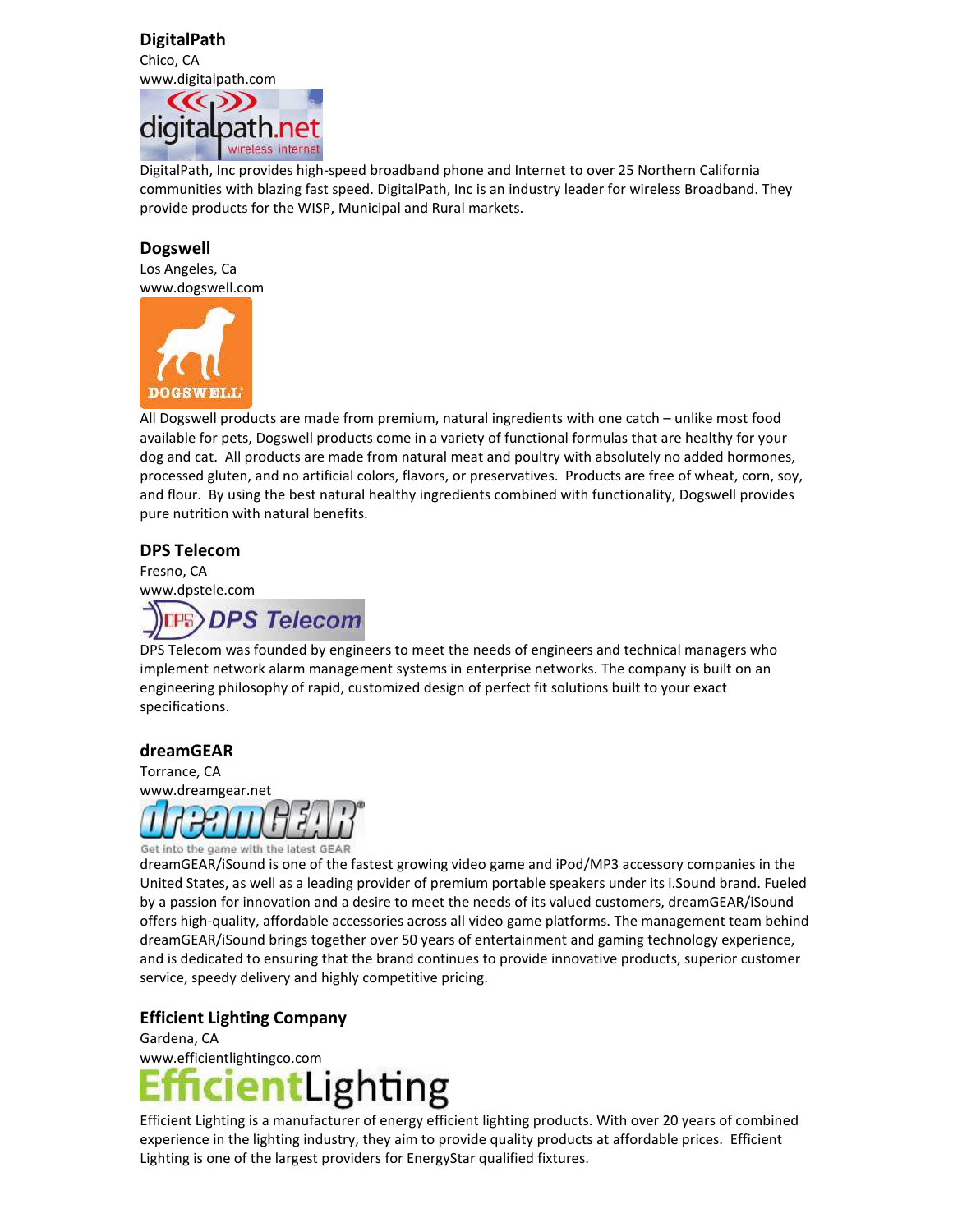#### Elite Merchant Solutions

Los Angeles, CA www.elitedatacorp.com



Elite Merchant Solutions is a company founded on the principles of honesty, integrity and reliability. Since their inception, Elite Merchant Solutions has experienced an industry low merchant attrition rate directly attributed to their dedication to providing the lowest rates and fees along with unparalleled customer service.

#### Enalasys Corporation

Calexico, CA www.enalasys.com



Enalasys is working to be the trusted leader as a Verification Service Provider (VSP). In order to accomplish this, Enalasys provides intelligent diagnostic verification software and total data gathering solutions that manage and maximize indoor-air comfort, energy efficiency and demand/supply side power usage and resource allocation.

#### Entertainment Earth

North Hollywood, CA www.entertainmentearth.com



Entertainment Earth is an online store for collectors, selling bobbleheads, action figures, toys, and gifts. They are on the leading edge of the industry and at the very forefront of fandom and continue to satisfy customers with a satisfying experience and the best, newest, and most unique products.

#### FashionGo.net

Los Angeles, CA www.fashiongo.net



Today's fashion industry demands faster turn-around coupled with global marketing, making online marketing a vital key to successful business growth. Store-based businesses often face inefficiency and stagnant growth. FashionGo.net was developed to help businesses overcome these challenges easily and efficiently. FashionGo.net is a membership-based one-stop shopping mall, where members can sell or buy a variety of merchandise concerning the fashion industry. By using FashionGo.net, retailers can purchase merchandise at the best prices by comparing vendor's prices.

#### Fifth Sun

Chico, CA www.5sun.com



The Fifth Sun design process starts with the customer in mind and ends when the garment is sampled and has the right look and feel. They use artistic diversity and creativity. Not all stores have the same type of customer, so art and execution must reflect that. Their distribution system consists of a shelf stock program for over 3500 independent stores and most national retailers. Through the use of a comprehensive Sales Rep program centered around New World Sales, they are able to introduce new products with incredible efficiency and with widespread distribution.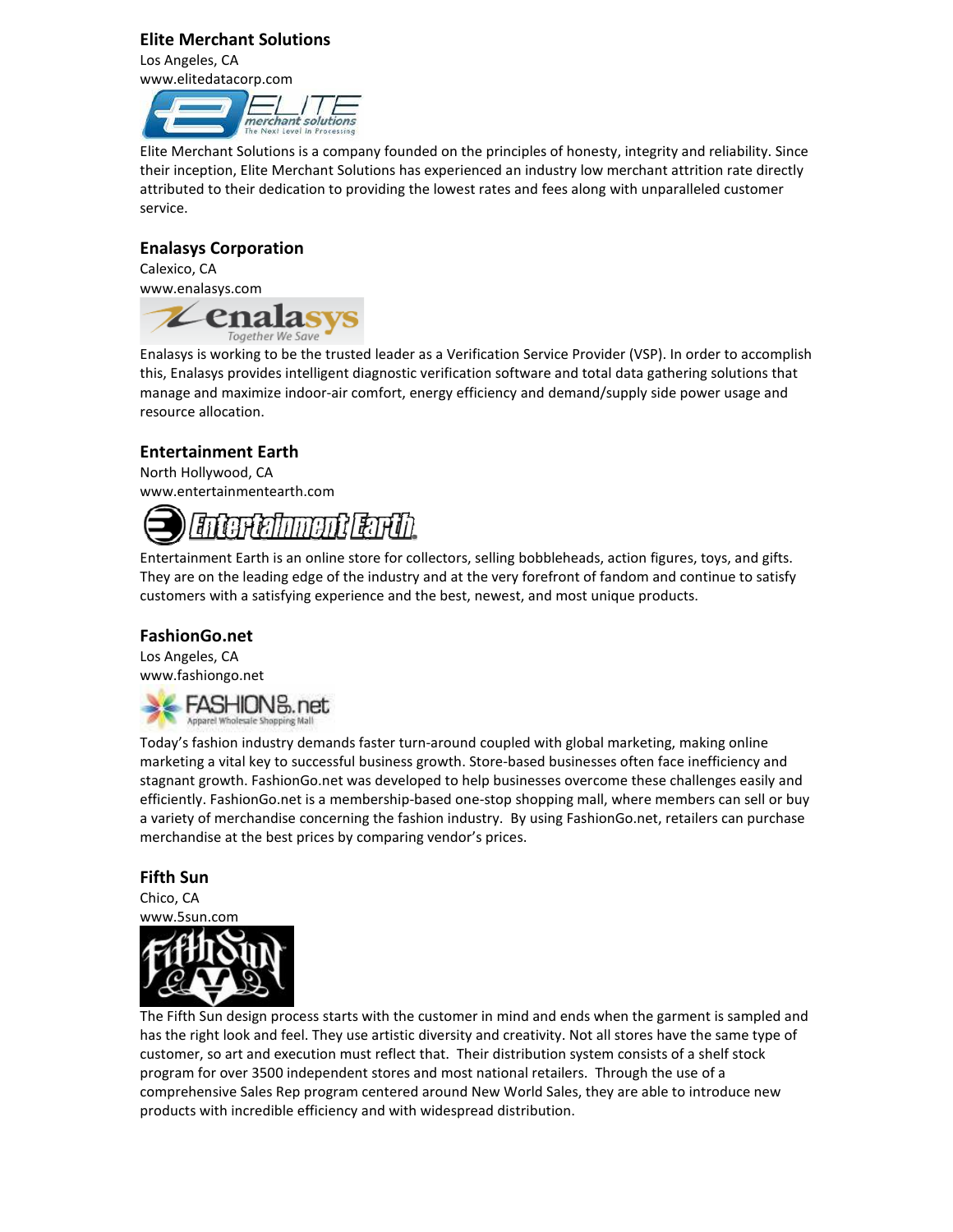#### Forever 21 Los Angeles, Ca www.forever21.com ĸ.

Celebrated by many style conscious and trend-savvy shoppers, Forever 21 has quickly become the source for the most current fashions at the greatest value. Forever 21 is growing quickly, featuring new and exciting store environments, a constant flow of fun and creative clothing designs and the accessories to make your look come together at the right price. A phenomenon in the fashion world, Forever 21 provides shoppers with an unprecedented selection of today's fashions, always changing and always in style.

#### Freepath

Folsom, CA www.freepath.com



Freepath is a playlist application that helps you mix and play your rich media assets such as video, photos and music together with your traditional desktop files like PowerPoint, PDFs and Word without having to convert files, embed links or import files. Think of Freepath as an iTunes-like playlist where you can organize, arrange and play all your stuff. And with Freepath, your playlist opens up to more than just music tracks and movie clips — you can also include Microsoft Office documents, Adobe Flash, PDFs, Quicktime Movies, YouTube videos, live websites and much more.

#### FusionStorm

San Francisco, CA www.fusionstorm.com FusionStorm **Making Technology Work** 

FusionStorm is an award-winning, national provider of Technology Solutions for enterprises of all sizes. They combine best-of-breed products from leading vendors with a full suite of Professional and Managed Services to help you save money and grow your businesses.

#### Glysen's

San Diego, CA



GlySens Incorporated is a privately held corporation that is committed to developing a long term glucose sensor system to continuously monitor glucose levels and enhance the care and treatment of diabetes. The GlySens approach employs a long term, fully implanted sensor that is unobtrusive and functions automatically and continuously, transmitting its signal to an external monitor. The system is intended to provide a significantly improved lifestyle for people living with diabetes.

#### Greenline Industries

Larkspur, CA www.greenlineindustries.com



Greenline Industries was formed in 2005 as a provider of biodiesel production technology driven by the success of the founders' biodiesel production company, Bio-Energy Systems LLC. Greenline is based in northern California and has offices in Germany, Romania, India, Argentina and China.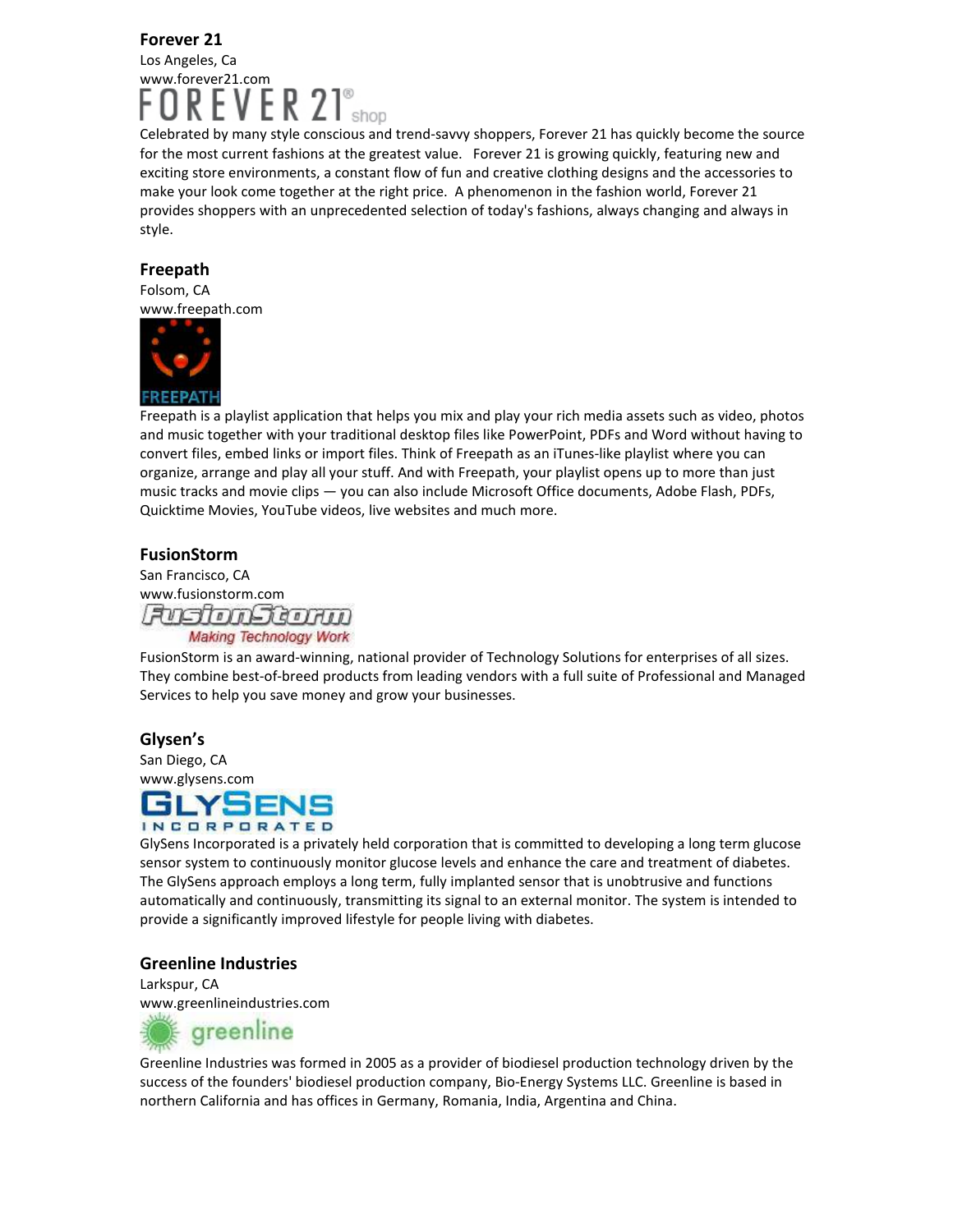#### Groupware Technology

Campbell, CA www.groupwaretechnology.com



Since 1992, Groupware Technology has specialized in the design, procurement, testing, and integration of leading IT solutions. Supported by a relentless dedication to service, they are technology experts focused on solving strategic business problems and providing insight and leadership to our customers and the industry. Groupware is experienced and certified in a broad range of key, growing technologies from world leading manufacturers. This expertise is supported by significant internal resources solely devoted to the understanding, delivery, and performance of innovative solutions.

#### H20 Audio

San Dieo, CA www.h20audio.com



Established by sports enthusiasts for sports enthusiasts, H2O Audio is the leading provider of highperformance waterproof sport headphones and waterproof accessories for active people everywhere. The combination of an innovative idea, a clear niche in the marketplace, and an unwavering vision launched H2O Audio in 2003. The company has quickly grown into a global lifestyle brand that delivers premium waterproof solutions for swimming, cycling, running, surfing, diving and all other activities that reflect the H2O Audio mission: Your Sport, Your Music.

#### Hall Ryan Laboratories

Van Nuys, CA www.hallryan.com Hall Rvan Laboratori

Hall Ryan Laboratories Inc. is a research & development company specializing in portable biosensors for industrial and sports safety. The company has adapted proprietary medical technology (typically used to monitor patients) for use in industrial, military, police, and fire safety applications.

#### iSpace

El Segundo, CA www.ispace.com



iSpace is a global services company focused on outsourcing, consulting and staffing. Over the last decade, they have helped numerous corporations and institutions reach their business objectives and IT goals. Their services are centered in three areas - IT Solutions, IT Staff Augmentation, and Business Process Outsourcing.

#### JEITO Innovations



#### Producer of Lymphfaux

For less than ¼ the price of, and equal or greater results than the most expensive and effective Type I, II, or III sequential & gradient compression systems, the Lymphfaux sleeve can promise and deliver results with no health risk, no discomfort, no confinement, and no unsightly appearance. Simply apply the thin, light, unobtrusive device, inflate ; and the patented (pend.) closed-loop system will self-generate gentle, massaging waveforms that relieve pain and eliminate extremity waste for as long as you like.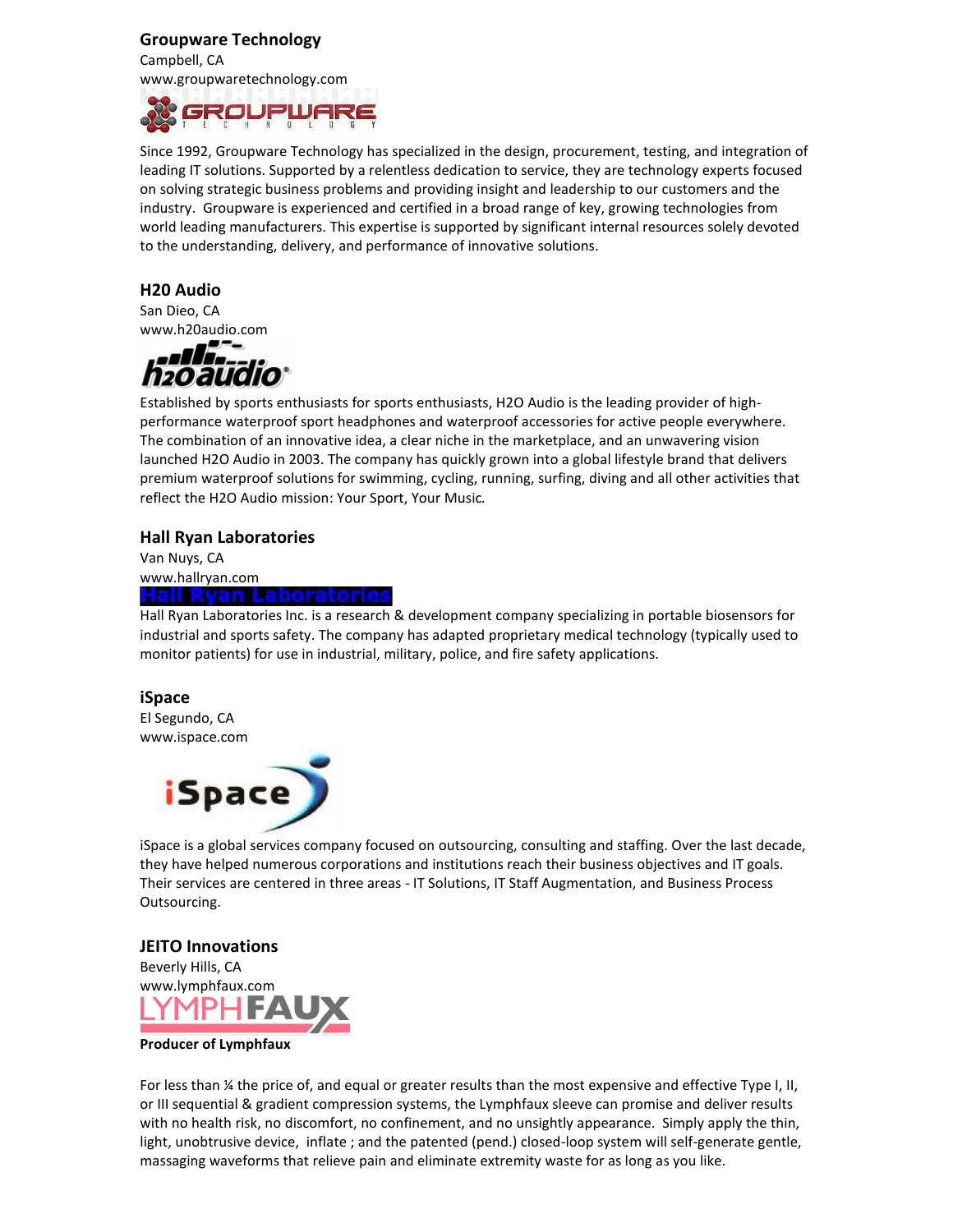#### **JiWire**

San Francisco, CA www.jiwire.com



JiWire is the leading mobile audience media company, leveraging Wi-Fi to deliver ads to elusive and affluent audiences with outstanding measurable results. Serving 15 million unique users per month at 25,000 high-traffic, premium Wi-Fi hotspots, their channel taps into an audience of elusive business travelers, affluent families and trendsetters—all within an online environment that promotes high receptivity and response.

#### Klean Kanteen

Chico, CA www.kleankanteen.com



In 2004 Klean Kanteen™ introduced the first personal hydration bottle made from stainless steel to give health and environmentally conscious people an alternative to plastic. They have yet to see another bottle company, stainless or otherwise, that makes a product comparable to their high quality, handcrafted bottles or that commits to strong environmental and labor standards.

#### Lucero Olive Oil

Corning, CA www.lucerooliveoil.com



Lucero Olive Oil is the Premier Producer of California Gourmet Olive Oils that meet the highest standards of taste, quality, and nutritional value for your enjoyment and lifelong health.

#### Lundberg Family Farms

Richvale, CA www.lundberg.com



Since 1937, the Lundberg family has been growing healthy, great tasting rice while respecting and sustaining the earth. Today, the third generation carries on the family heritage by using eco-positive farming methods that produce wholesome, healthful rice, rice cakes, rice chips and risottos while improving and protecting the environment for generations to come.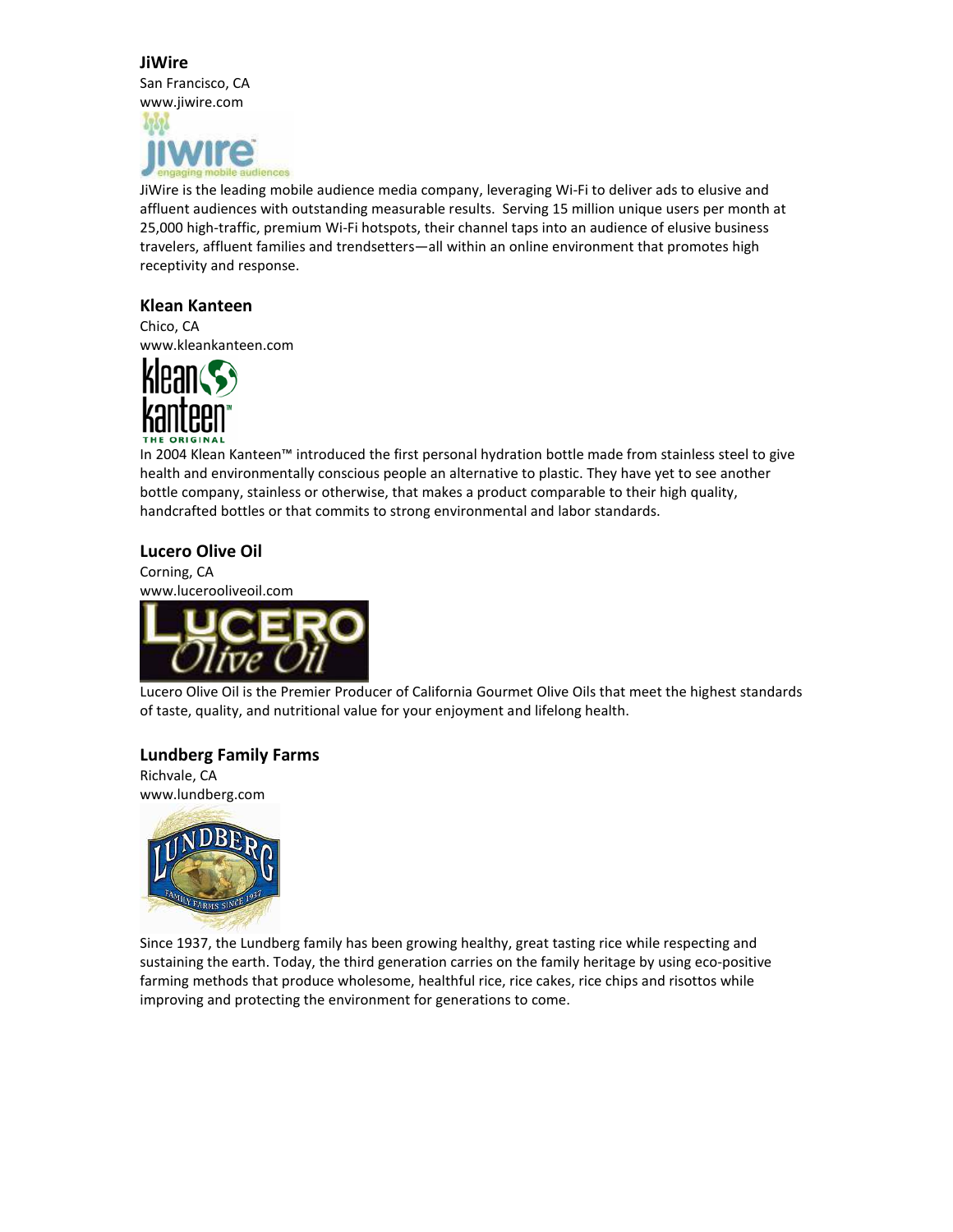#### Mary's Gone Crackers Gridley, CA

www.marysgonecrackers.com



Mary's Gone Crackers, Inc. is committed to manufacturing the best tasting wheat-free and gluten-free baked goods using the highest quality, organically grown ingredients. Mary developed the recipes for her delicious gluten-free products beginning in 1994 when both she and her son were discovered to have a gluten intolerance.

#### Metal Works

Oroville, CA www.mtlwks.com

**MIN Metal**Works

Metal Works is a multi-faceted steel fabrication, erection and sales operation serving the Western United States. They supply everything from frames and grates to large commercial structures to the miscellaneous items like stairs and railings that go along with major construction projects. They specialize in customized fabrication and erection. Each new building, each project component is different. With every new job, Metal Works finds a new opportunity to excel.

#### MindTouch

San Diego, CA www.mindtouch.com



MindTouch is changing the way the businesses share information, consume content, and collaborate. As the world's most sophisticated collaboration platform, MindTouch connects teams, enterprise systems, Web services and Web 2.0 applications with IT governance – enabling users to easily access, publish and organize data and systems efficiently to achieve their business objectives.

#### Mint.com

Mountain View, CA www.mint.com



Mint is fresh, intelligent online money management. Not only is Mint free, it saves you money. With Mint, you can achieve better online financial management in less than five minutes. After that, revolutionary, patent–pending Mint money management software does the rest, with virtually no more work required. It automatically pulls together your bank, credit union and credit card data, and provides up–to–date and amazingly accurate views of your financial life - from the big picture to specific details, in a friendly and intuitive way.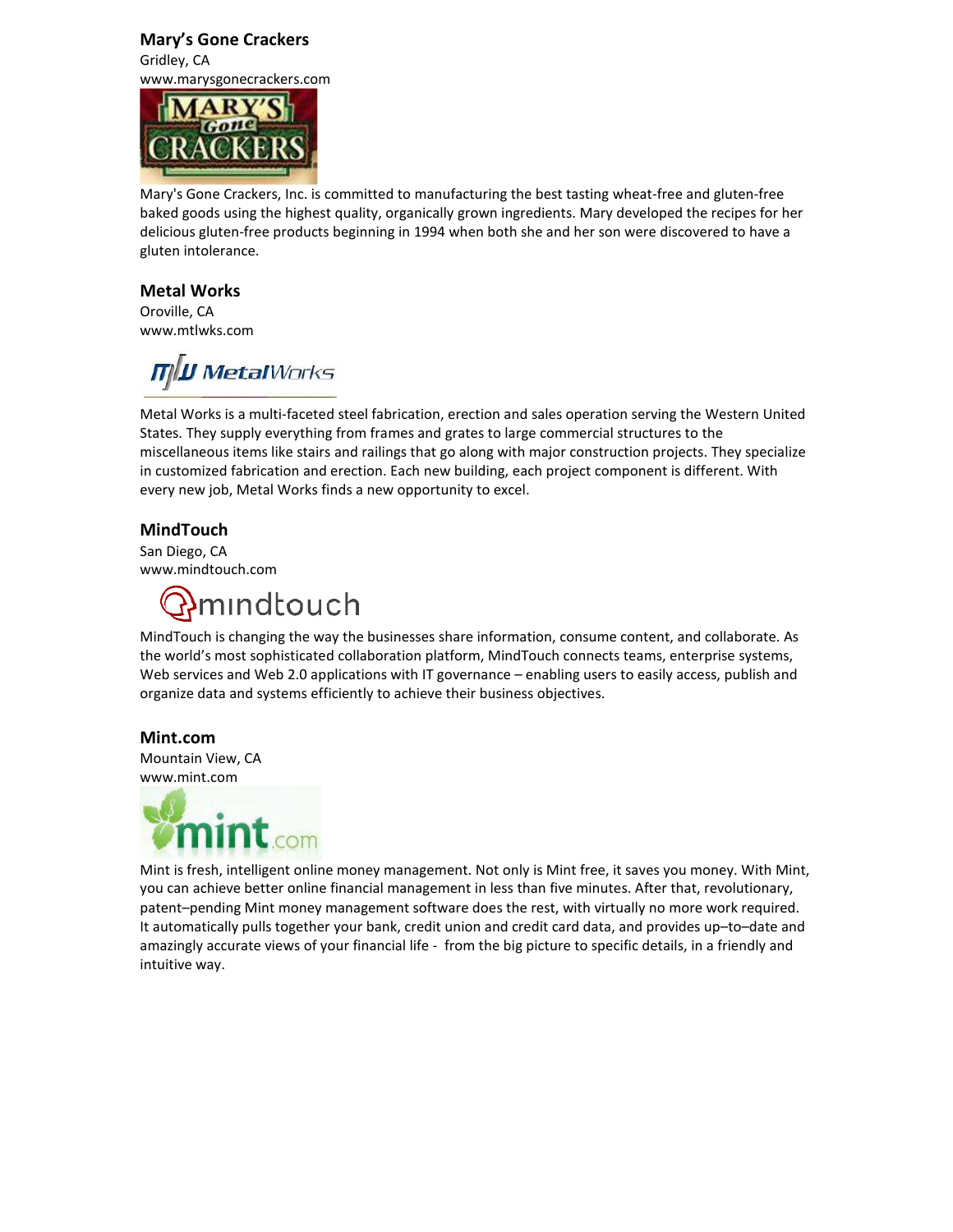#### Mission Playground

Petaluma, CA www.missionplayground.com



Mission Playground is a conscious, eco-friendly lifestyle clothing company for men, women and children with an objective to raise awareness for the environment. The earth is our playground; our mission is to preserve it. This philosophy underlies their operations, from design to production to distribution. Through progressive design, globally mindful art and production practices, they are mindful of the impact they make and want to share that with you. This means using sustainable materials whenever and wherever possible.

#### Moby Wraps

Chico, CA www.mobywrap.com



The design of the Moby™ Wrap uses your entire back, as well as your shoulders, to carry the weight of your baby. Unlike other carriers, which have narrow straps or go across one shoulder, the Moby™ Wrap is a wide piece of fabric that is wrapped over both shoulders. It is amazingly comfortable and easy to wear. There are no buckles, snaps or other fasteners. It is easy to adjust the fit of your Moby™ Wrap by varying how tightly you wrap yourself and your baby.

#### Montbleau & Associates, Inc.

San Diego, CA www.montbleau.com **MONTBLEAU & ASSOCIATES** CTURAL<br>FURNITURE

Montbleau & Associates, Inc. is a professional team of approximately 120 craftsmen, project managers and engineers established by Ron Montbleau in 1979. This team is experienced and skilled in manufacturing architectural woodwork, corporate furniture, and case work for large hospitality and commercial projects we work together with clients, project architects, & interior designers to achieve design intent while bringing the best value to our clients.

#### Neo Photonics

San Jose, CA www.neophotonics.com



NeoPhotonics Corporation is a leading developer and vertically integrated manufacturer of photonic integrated circuit (PIC) based components, modules and subsystems for use in telecommunications networks. The Company's products include active semiconductor, passive PLC and MEMS multidimensional switching functions in a single product. This integration is enabled by nanomaterials and nanoscale design and fabrication technologies.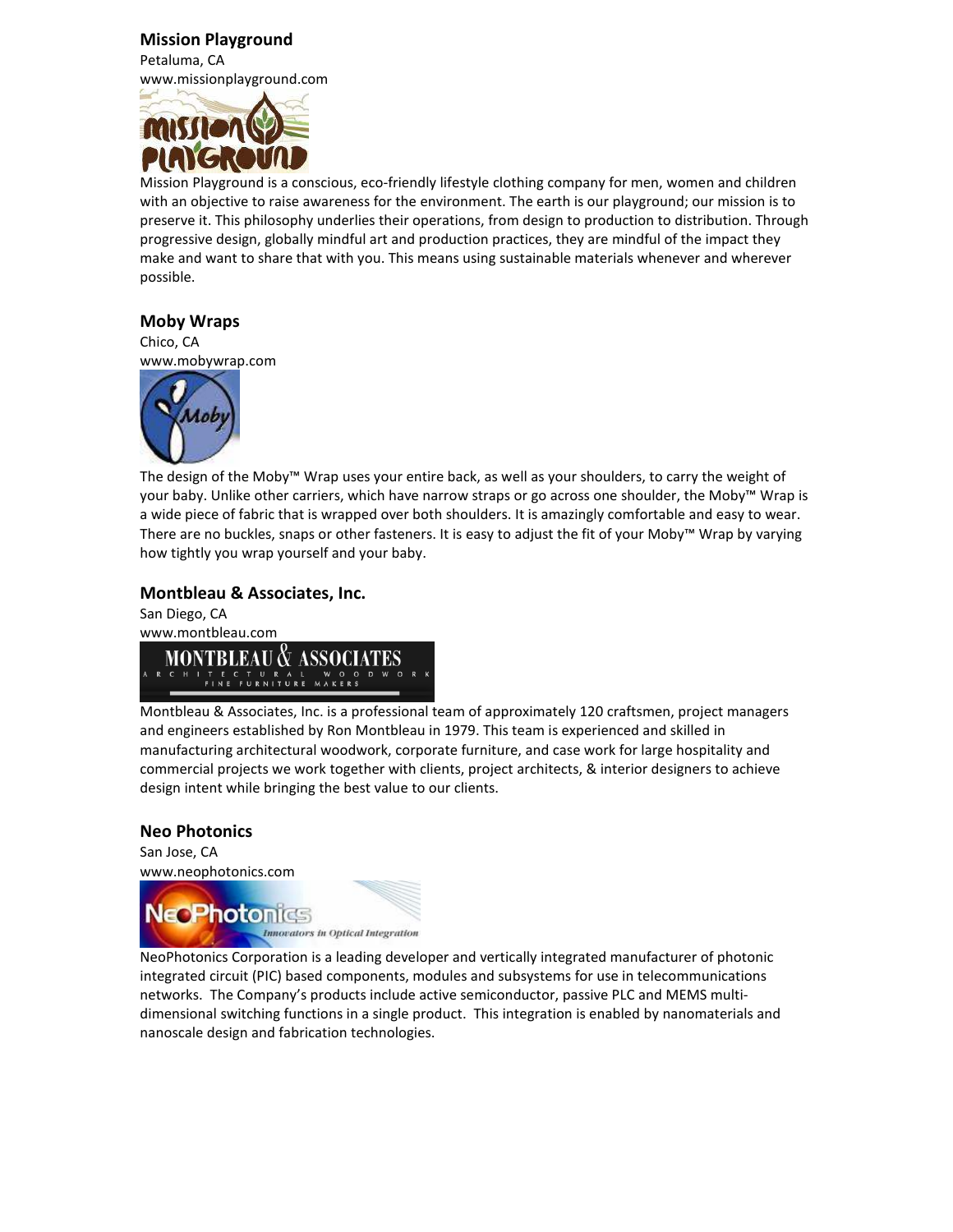#### Nergyos

Sunnyvale, CA www.nergyos.com



NergyOS was created to address businesses' complex energy needs by using the resources and efficiencies inherent in information technology. NergyOS allows customers to decide how to use their electricity more effectively, providing control and visibility of electric consumption down to the circuit and appliance levels, identifying factors that impact final energy cost, helping experts give their customers the ability to make smart energy purchasing decisions and further explore how they can reduce their environmental impact through gained efficiencies and the addition of renewable sources.

#### Network Digicality

Coronado, CA www.digicality.com

# **Network Digicality**

Newtwork Digicality is the developer and solution-provider of FacilitiesLink, the most effective Management Information System technology available today for large-scale facilities managers and institutions.

#### Newegg.com

Whittier, CA www.newegg.com



Newegg.com Inc. is a leading e-commerce company committed to becoming the most loved and trusted marketplace on the web by offering you an unsurpassed shopping experience, rapid delivery, and stellar customer service. They offer nearly 40,000 products in stock and useful tools (detailed specs, how-to's, customer reviews and photo galleries) to help you make informed buying decisions, which has earned us the loyalty of tech-enthusiasts and novice e-shoppers alike.

#### NovaBay Pharmaceuticals

Emeryville, CA www.novabaypharma.com



NovaBay<sup>®</sup> is focused on developing innovative product candidates targeting the treatment or prevention of a wide range of infections in hospital and community environments. Many of these infections have become increasingly difficult to treat because of the rapid increase in infectious microbes that have become resistant to current drugs. In vitro and in vivo tests have demonstrated that their compounds kill a wide range of bacteria, viruses and other infection causing microbes, including those that are resistant to multiple antibiotics.

#### Nugget Markets

Woodland, CA www.nuggetmarket.com



Nugget Markets is a family owned, upscale supermarket chain operating within the greater Sacramento metropolitan area.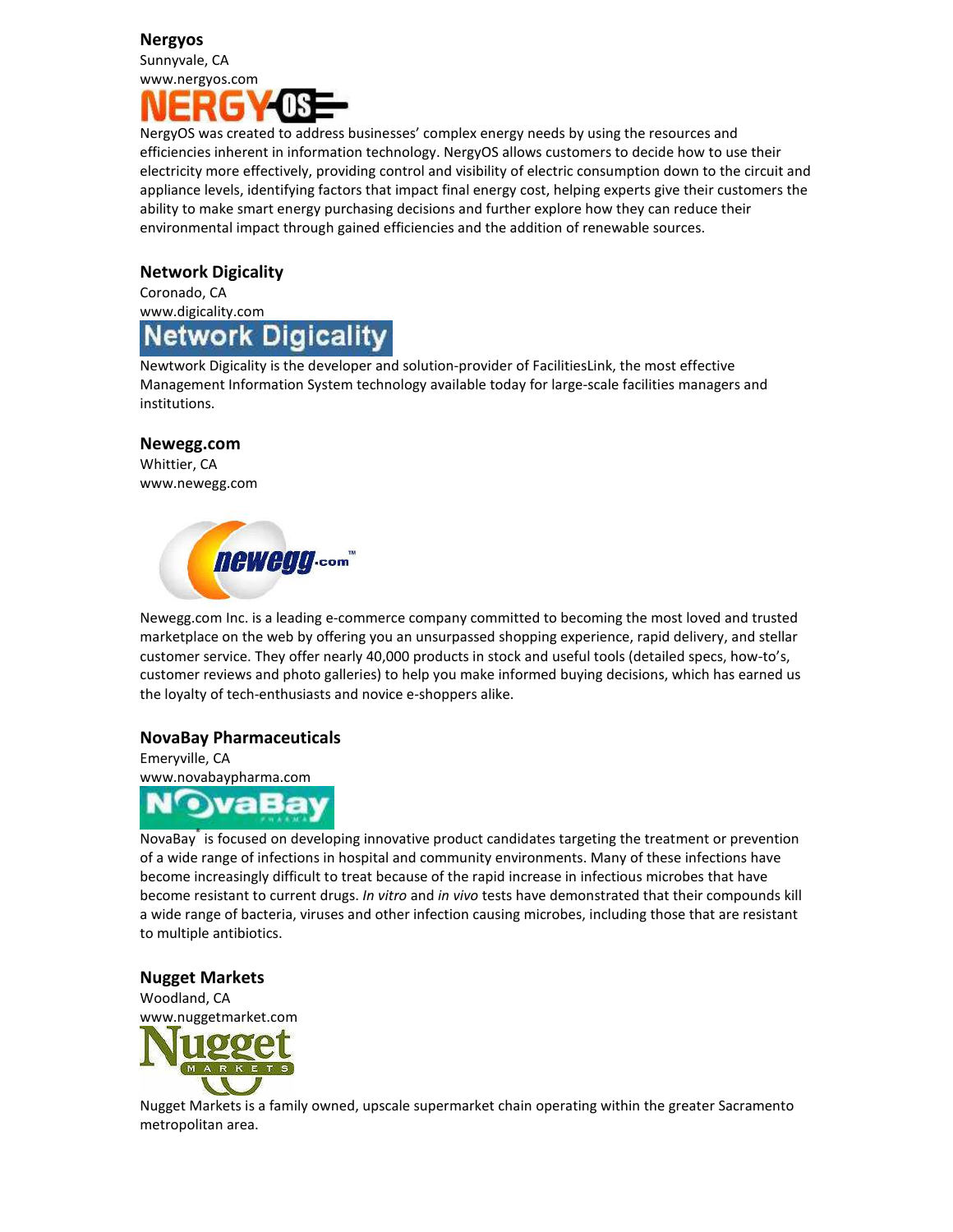#### Orion Data Corp.

Marina del Rey, CA www.oriondatacorp.com



Leveraging experts across many different fields, Orion Data Analysis Corporation has developed a patent pending, proprietary data analysis and simulation engine. ODAC uses the engine to run a number of different web sites like Accuscore.com and StatShark.com. These sites focus specifically on Sports and construct mathematical equations comprising more than 100 different variables for every player, coach and team, generating the full range of possible results and the precise odds and probabilities for every statistic, every player, and every game. ODAC uses the content generated from the simulations to develop unique content offerings that add value to the individual competition as well as deliver high end sponsorship opportunities for main stream media companies.

#### The Office Games

San Diego, CA www.theofficegames.com



The Office Games is a comprehensive, digital media experience delivering the latest business applications and gaming solutions in a sophisticated high-tech environment. Designed for people on the go, who want to check email, print a document or find discount coupons for nearby stores while out of the home or office, or for the game enthusiasts with a desire to play the latest PC and XBOX 360 games, The Office Games offers state-of-the-art services coupled with modern convenience.

#### Paramount Equity Mortgage

Roseville, CA www.paramountequity.com



By bringing a new level of competitive pricing, speed of transaction, and ethical education to their customers, Paramount Equity Mortgage has served the unique needs of tens of thousands of customers in California, Oregon, Washington, Utah, Arizona, and Virginia. They have expanded their offerings to include saving people money on their home, auto, and life insurance with Paramount Equity Insurance Services.

#### PedAlign

San Diego, CA www.pedalign.com



PedAlign was founded out of the increasing need to simplify the orthotics ordering and management procedures at the Podiatrist office. From the beginning their mission has been clear: Increase revenues and productivity of podiatrists by leveraging technology to prescribe and manage the highest quality custom orthotics. PedAlign has a technology product that is like no other in the market.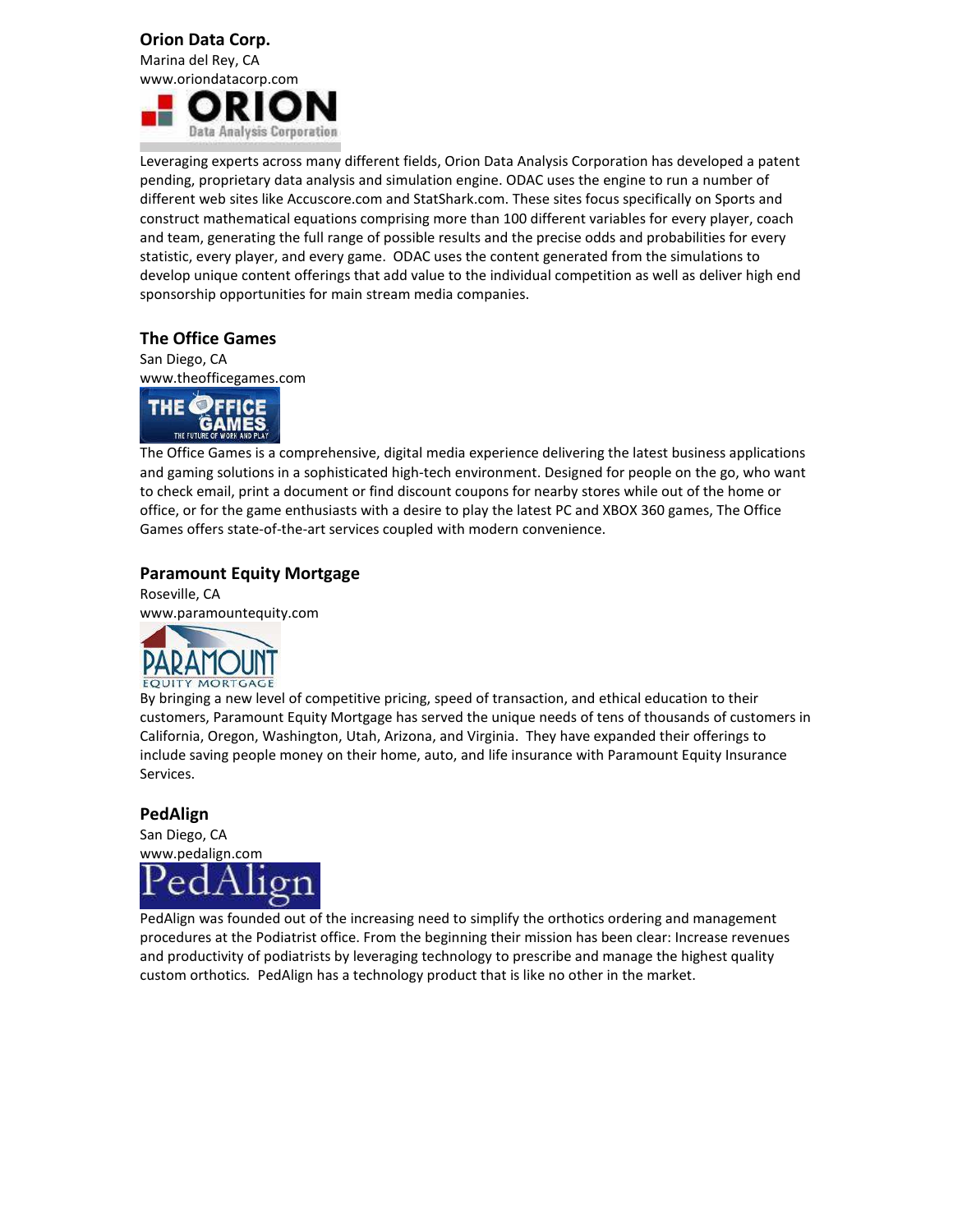#### Pelican Products

Torrance, CA www.pelican.com



Pelican Products manufactures flashlights and watertight equipment cases. It offers micro, transport, laptop, weapons, top loader, carry on, cube, and original equipment manufacturers customs cases, as well as case calculator. The company's lighting equipment includes helmet and remote area lighting system, photo luminescent, light kits, and emergency lighting system. It also offers protector cases and lighting for military and government.

#### Plastic Jungle

Mountain View, CA www.plasticjungle.com



Plastic Jungle's mission is to help consumers unlock the billions of dollars of gift cards that are never used – for their own benefit and for the benefit of the causes they care for most – and to help retailers engage with their best customers in new, more powerful ways by fully tapping the value of their prepaid gift cards. As the premier destination to sell, buy, exchange, and donate gift cards in a trusted environment, Plastic Jungle offers the simplest and safest way to save money at your favorite stores and turn unwanted gift cards into cash. All transactions are guaranteed, and they offer industry-leading features such as gift card replacement protection in case they are lost or damaged.

#### Puroast Coffee

Woodland, CA www.puroast.com



Puroast Low Acid coffee is the leader of a new category, low acid coffee, that has a \$4 billion US and global market potential. Puroast Low Acid Coffee is a gourmet, low acid coffee selling into the premiumpriced coffee category. It has less than 50% of the acid when compared to all other commercial brands, yet has won taste tests in comparisons with other coffees.

Raley's West Sacramento, CA www.raleys.com



In everything they do- from introducing new prepared food to introducing a new store location- their customers come first. As a company, they are dedicated to make grocery and food shopping experiences the best it can be- through friendly service, delicious meal ideas and everyday living.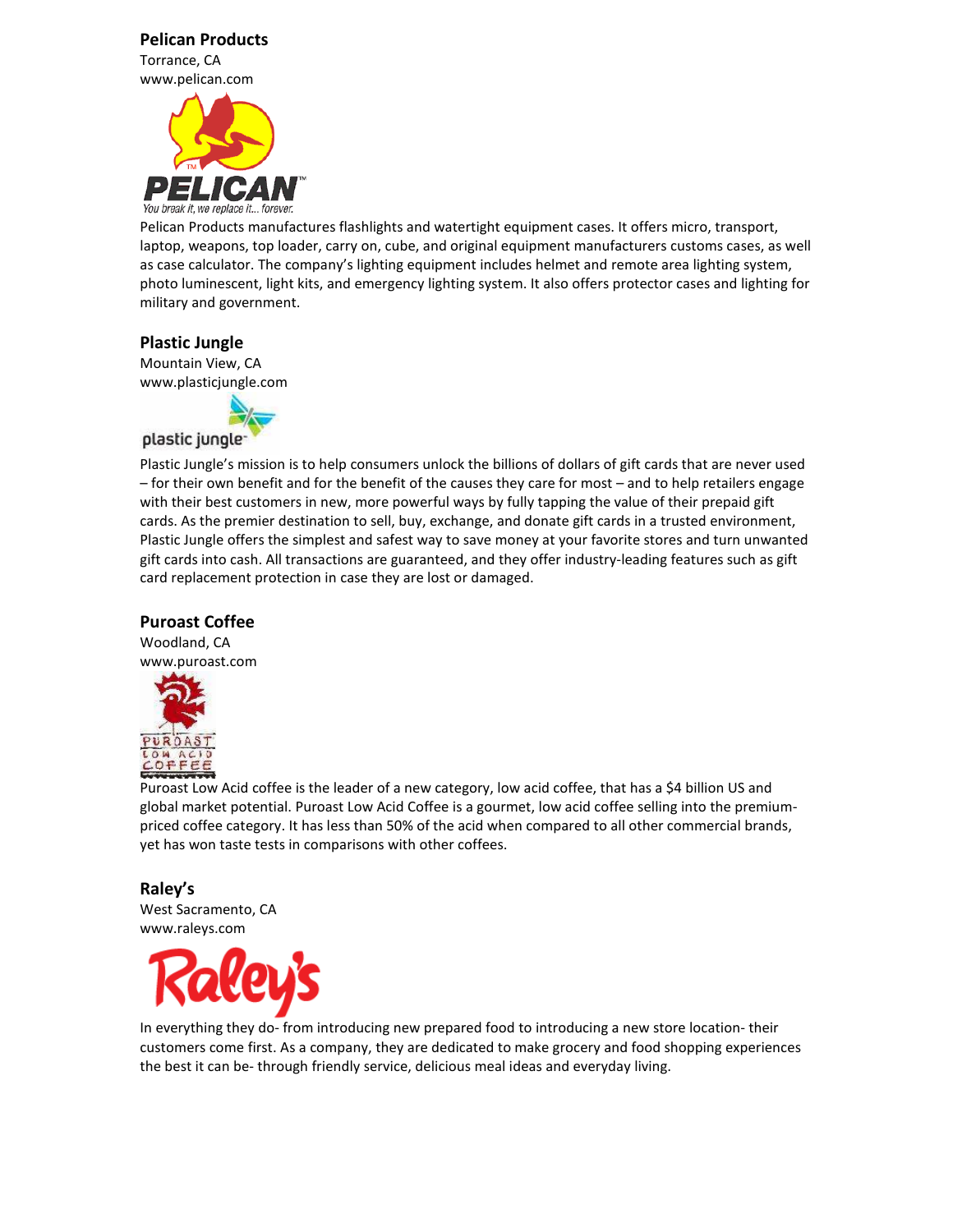#### RAM Mechanical





Ram Mechanical, Inc is an engineering firm with expertise ranging from the design and build of custom automation systems, to process manufacturing. Their experience and development in all facets of these products has given them a vast array of knowledge, from the line mechanic's maintenance concerns to the executive's focus on increasing profits while decreasing production costs. This has been a driving force for Ram Mechanical to provide innovation and technology to all of their clients. This desire facilitated a solid partnership with FANUC Robotics of North America, the world's leader in manufacturing industrial robotics.

#### Ramos Oil Co.

West Sacramento, CA www.ramosoil.com



Ramos Oil Co. distributes virtually every major petroleum brand available in California and Nevada -- Shell, Chevron, Unocal, ARCO, Texaco, Mobil, Tosco, Valero, Beacon and B.P. Few petroleum jobbers offer such a wide range of fuel, chemicals, lubricants, equipment, etc.

#### Revionics

Granite Bay ,CA www.revionics.com REVENUE BIONICS

Revionics is a leading provider of lifecycle price optimization, including base price, promotion, TPR, and markdown optimization technology for fast-moving consumer-goods retailers. The Revionics Advanced Pricing System (RAPS) generates increased sales and profits through sophisticated consumer-demand intelligence and proprietary retail-pricing science. The RAPS service includes weekly price remodeling, as well as scenario planning, forecasting, and category analytics.

#### Rhevision Technologies, Inc.

San Diego, CA www.rhevision.com<br>**Rhevision** Technology, Inc.

Rhevision Technology, Inc., founded in 2006, is a premier optical technology company located in San Diego, California. Rhevision invented and has developed the most advanced liquid lens based Miniature Tunable Camera Lenses (MTCL's).Their products include both fixed and >3x optical zoom and auto-focus lens systems targeting multiple billion dollar high-growth markets such as hand held devices, camera phones, security devices and video conferencing.

#### Roplast Industries

Oroville, CA www.roplast.com

Founded in 1990, Roplast Industries manufactures custom polyethylene-based films and bags for retail, grocery, food packaging, and industrial markets. Their company's has a fully integrated 130,000 square foot manufacturing and corporate office facility.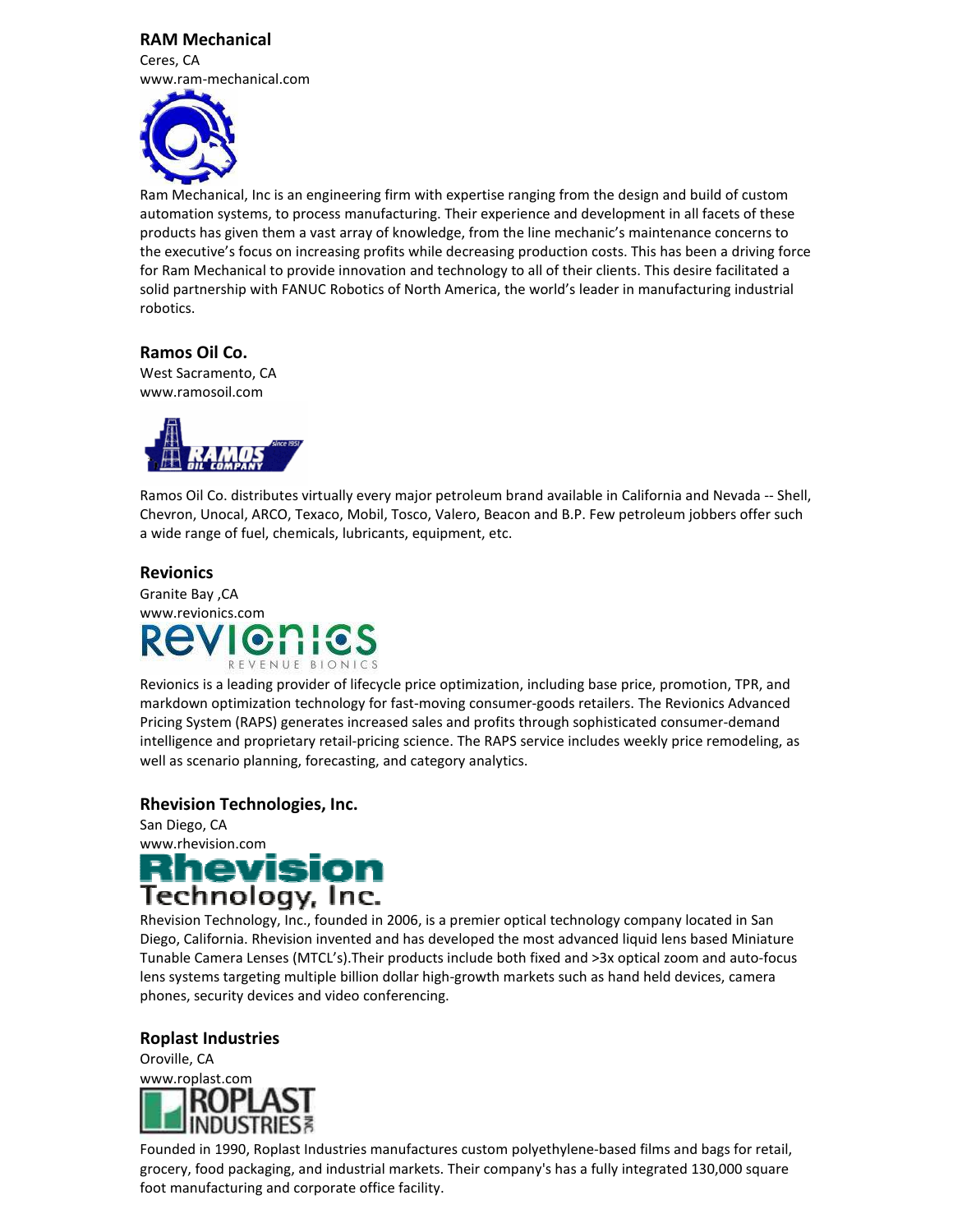#### Safe Path Products

Chico, CA www.safepathproducts.com



SafePath™ Products specialize in the manufacturing of innovative products made from 100% recycled materials for transition modification. A leader in the "green" movement, SafePath™ Products introduced the first recycled rubber ramp for Americans with Disabilities Act (1990) code compliance in 1997. Since that time, SafePath™ Products has designed and produced a variety of sustainable building products.

#### Shasta Crystals

Anderson, CA www.shastacrystals.com



Shasta Crystals is an early stage advanced materials company that makes nonlinear optical crystals to enable laser -based displays for miniature projectors in laptops and cell phones in order to project images from the device directly onto the wall. They have acquired their first custom made machine and produced a variety of samples to be tested at customers' sites.

#### Sierra Nevada Cheese Company

Willows, CA www.sierranevadacheese.com



Sierra Nevada Cheese Company handcrafts exquisite natural and organic dairy products, proudly using only local Northern California milk guaranteed by our farmers to be free from added hormones and antibiotics. They use no gums, artificial ingredients, or animal rennet.

#### Sierra Pacific Packaging Company

Oroville, CA www.sppkg.com



Sierra Pacific Packaging is a rapidly growing folding carton, beverage carrier and single-face corrugated box manufacturer. They serve hundreds of packaged goods manufacturers throughout North America.

#### Slakey Brothers

Elk Grove, CA www.slakey.com



Established in 1939, Slakey Brothers has grown from a small family-owned company to an employeeowned corporation with 31 branches. Specializing in the sale of plumbing, heating and air conditioning equipment and parts, Slakey Brothers services California, Western Nevada, Oregon and Washington.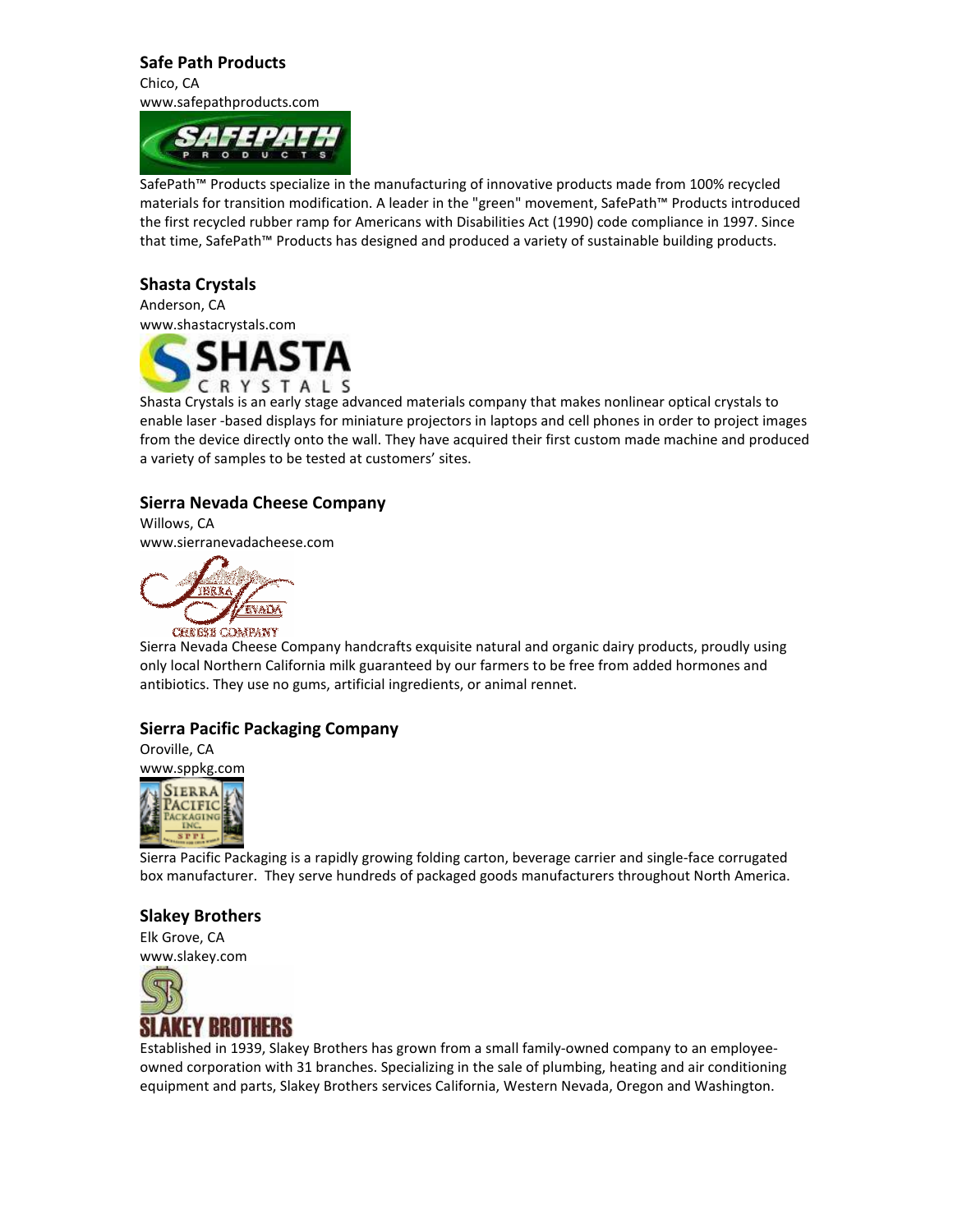#### SmartDraw

San Diego, CA www.smartdraw.com



SmartDraw is tool for drawing 2D diagrams using very easy drag-&-drop methods. It has a considerable amount of 'smart' behavior built into its drawing elements, which greatly speeds up the drawing work and provides great versatility. SmartDraw embodies the latest concepts of 2D drawing for a wide variety of fields of application.

#### SmartMotion Technology

Santa Rosa, CA www.smartmotiontechnology.com



Their innovative seating, monitor arms, keyboard supports and other ergonomic solutions are designed to improve the health, efficiency and quality of work life (and play) by allowing unrestricted natural human motion. SmartMotion is the first and only company in the world to solve the problem that had been preventing the design of products that truly counterbalance natural human motion. Now, people in chairs can move with the same lumbo-pelvic rhythm they experience when walking, swimming or dancing.

#### Solution Set

Palo Alto, CA www.solutionset.com

## solutionset

SolutionSet combines user-centered creative and leading-edge technology to deliver the next new thinking in web solutions. They create award-winning brand identity and design, rich internet applications, robust community and social networking platforms, and proven online marketing campaigns for clients ranging from Autodesk and eBay to Stanford University and TiVo.

#### Source Signal Imaging

San Diego, CA

# www.sourcesignal.com<br>Source Signal Imaging Inc.

Source Signal Imaging are the developers of EMSE Suite. EMSE Suite is a Windows-based software toolkit for 4D multimodal functional brain imaging, including analysis, source estimation, image processing, and visualization. MEG/EEG and MRI/fMRI datasets from many vendors and standard formats may be combined to obtain results not available from independent analyses of the separate modalities. First introduced in 1996, and now used by clinicians and researchers worldwide, EMSE Suite has a modular architecture, rich feature set and relatively low cost.

#### Synapsense

Folsom, CA www.synapsense.com

SYNAPSENSE

SynapSense Corporation provides complete wireless instrumentation solutions that offer energy efficiency and carbon footprint reduction for the world's leading data centers and enterprises. The SynapSense Solution is comprised of a complete hardware and software set that enables a robust sensor net platform and extensive customer applications. It provides data center operators up granular visibility and monitoring, and real-time data, which can enable energy savings of up to 20%. It provides new data intelligence, triangulation and tools to monitor and react to actual data center conditions.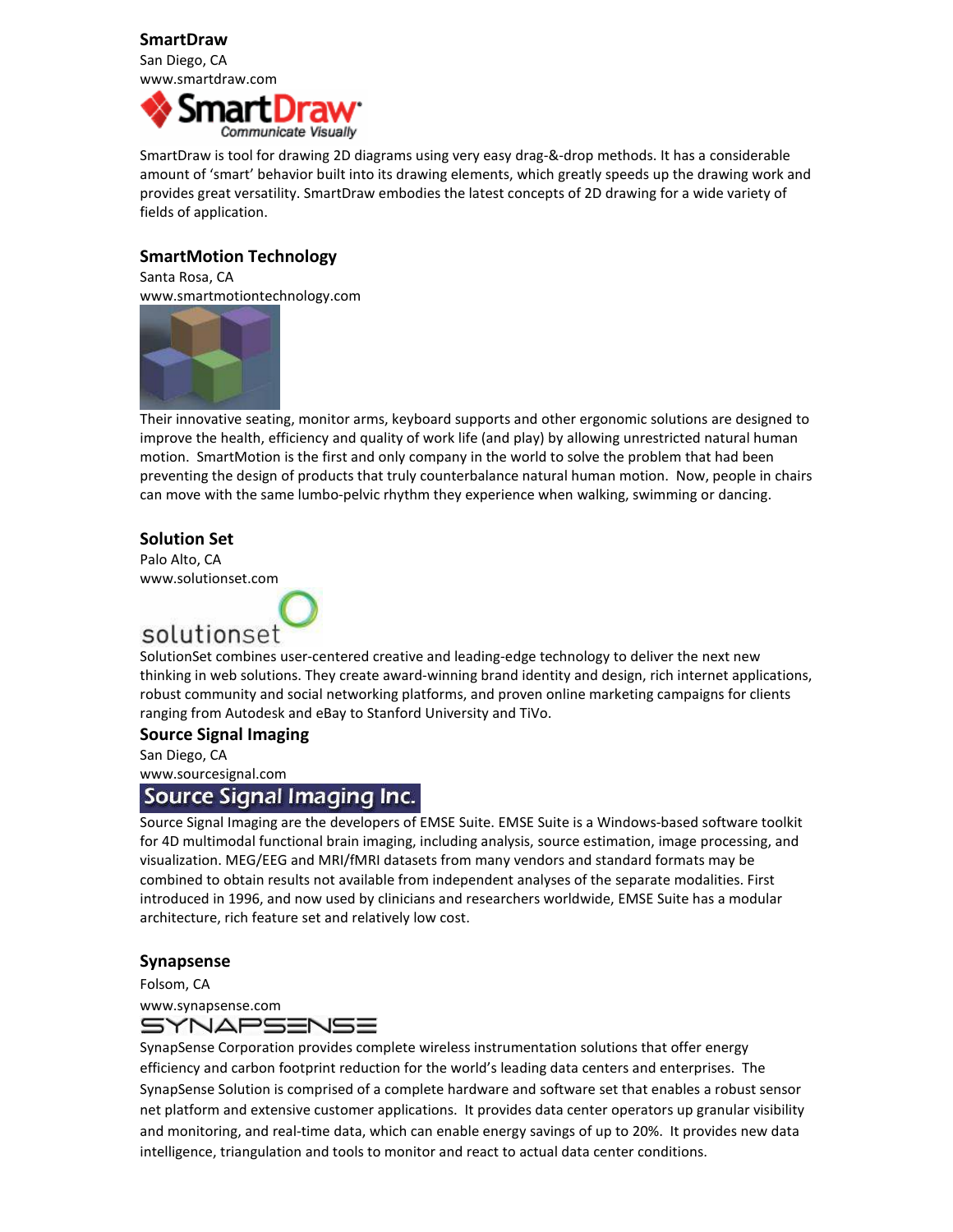#### Taylor Farms

Salinas, CA www.taylorfarms.com



For three generations the Taylor Family has delivered the finest quality fresh salads and vegetables. Their family is passionate about offering a collection of healthy, great tasting fresh salads, packed with nutrients and preservative free. All their products are harvested at their peak of freshness and are thoroughly washed and ready to use. Their family is committed to using responsible sustainable agriculture practices for everything they grow.

#### Tempo Payments

San Mateo, CA www.tempo.com



Tempo is an entrepreneurial technology company focused on payments innovation. The company specializes in decoupled debit enablement.

#### Ternion Bio Industries

San Jose, CA www.ternionbio.com



Ternion Bio Industries makes Photo Bioreactors that provide a controlled, scalable environment in which harmful emissions, notably carbon dioxide, are used to "feed" any strain of algae, producing high-quality raw material for beneficial algae-based products. As a result, Ternion Bio helps emitters of carbon dioxide, such as power plants and petroleum refineries, more easily and cost-effectively meet tightening requirements for sequestering greenhouse gases.

#### Travidia, Inc.

Chico, CA www.travidia.com



Travidia Inc. was founded in 2000 and is a leading provider of web marketing and advertising services for top newspaper companies and retail advertisers. They use the most comprehensive and sophisticated marketing technology and tools to create innovative revenue opportunities by combining ROP, special sections, classifieds, pre-prints and enhanced white-label directory solutions into one online venue. Travidia now serves well over 400 media sites.

#### Trigger

Los Angeles, CA www.triggerla.com



A digital marketing agency that designs websites and games to market big Hollywood movies on the Internet and through mobile phones and other devices. The Los Angeles company employs 60 developers and 3-D artists, including 40 who work at a studio in Shanghai. The company's clients include Sony Pictures, Walt Disney Co., Cartoon Network and Paramount Pictures.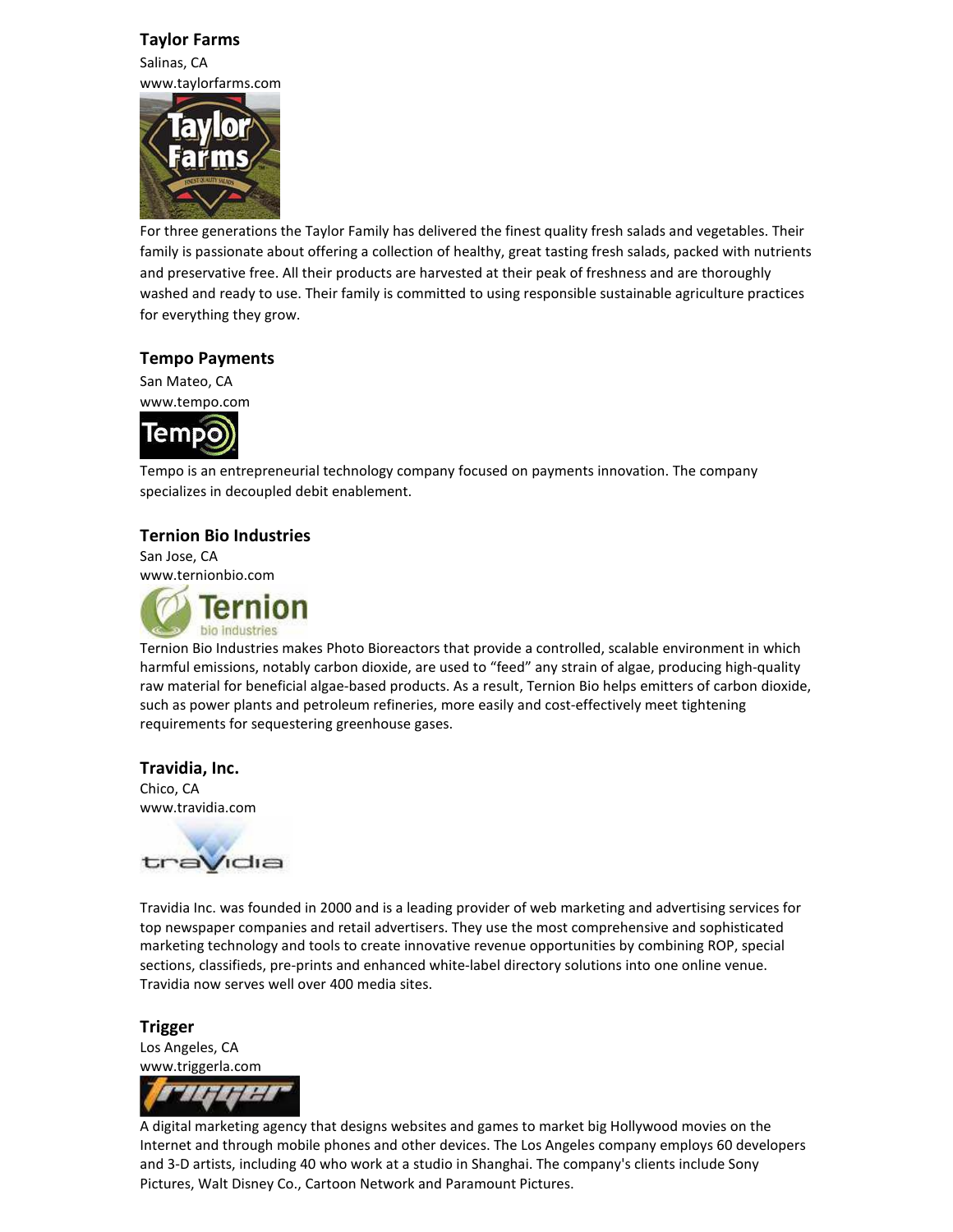Viewsonic Walnut, CA www.viewsonic.com

# **ViewSonic**

ViewSonic is a worldwide leader in visual display products for today's business, consumer electronics, education and professional markets. The company offers a complete line of innovative LCD and CRT desktop displays, digital televisions, projectors and visual devices that are all designed to make the customer's visual experience easier and more enjoyable. ViewSonic remains a leading monitor brand in the United States.

#### Visionary Integration Professionals (VIP Consulting)

Folsom, CA www.vipconsulting.com

Visionary Integration Professionals

VIP is a global information technology solutions provider. They thrive in environments where they can achieve breakthrough results for clients. In fact, VIP has been helping clients in the public and private sectors challenge the boundaries of technology and business processes for over 13 years. In every engagement, VIP carefully evaluates and uncovers new possibilities to achieve measurable results. VIP offers customized solutions, proven comprehensive and efficient delivery methodologies and expert consultants with experience, resourcefulness and the commitment to delivering the quality you need.

#### VitalWear

San Francisco, CA www.vitalwear.com



#### **VITALWEAR**

VitalWear is building upon the success of its unique technology to further expand its family of low-cost, highly reimbursable durable medical devices in the orthopedic therapy and home health care markets.

#### Vizio

Irvine, CA





VIZIO's revolutionizing how we watch, listen and live! Based on the belief that everyone is entitled to the latest technology, VIZIO's redefining high definition by finding a better way and making it for everyone, using greener methods! What started in 2002 as a small company consisting of three people has quickly grown into a company of more than 160 employees, two American based offices and earned the #1 position in LCD shipments in North America in Q1 of 2009<sup>1</sup> and the #1 position in LCD HDTV shipments in the US as of Q2 of 2009<sup>2</sup>.

#### Volusion

Simi Valley, CA www.volusion.com



Ecommerce is Volusion's core business. They listen to their clients, and with a dedicated team, turn their requests and our own relentless innovations into the industry's leading all in one ecommerce solution.